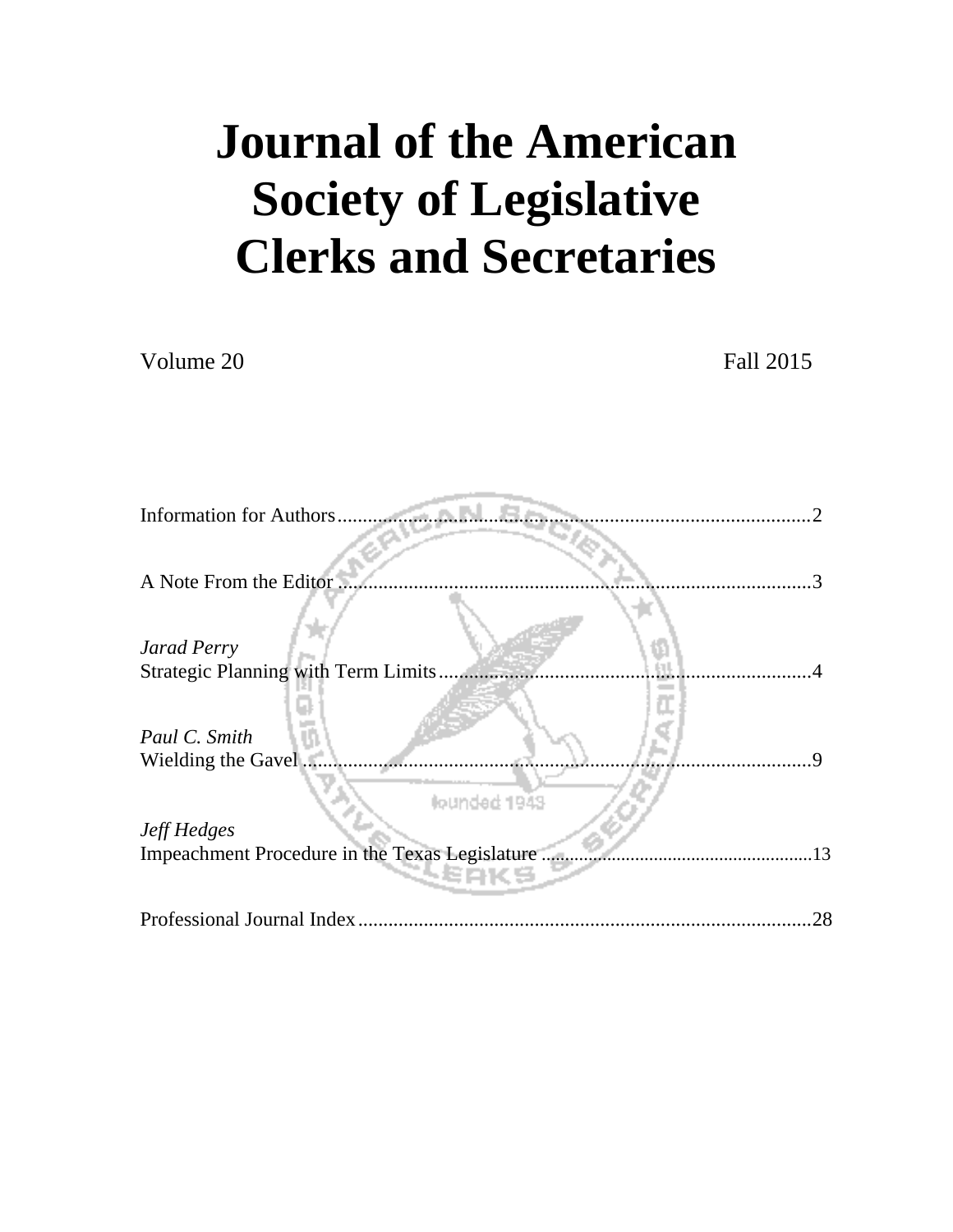# **Journal of the American Society of Legislative Clerks and Secretaries**

## **2014-2015 Committee**

| Chair:      | Paul C. Smith, NH House<br>Clerk of the House                          |
|-------------|------------------------------------------------------------------------|
| Vice Chair: | Jeffrey Renk, WI Senate<br>Chief Clerk & Director of Senate Operations |
| Vice Chair: | Ann Krekelberg, AK Senate<br>Supervisor, Senate Records                |

#### **Members**

Jacquelyn Delight (CA) Bernadette McNulty (CA) Bonnie Alexander (ID) Steven M. Tilley (LA) Tad Mayfield (MO) Emily White (MO) Joe Prange (OR) Joe McCord (TN) Virginia Edwards (VA) Erin Gillitzer (WI)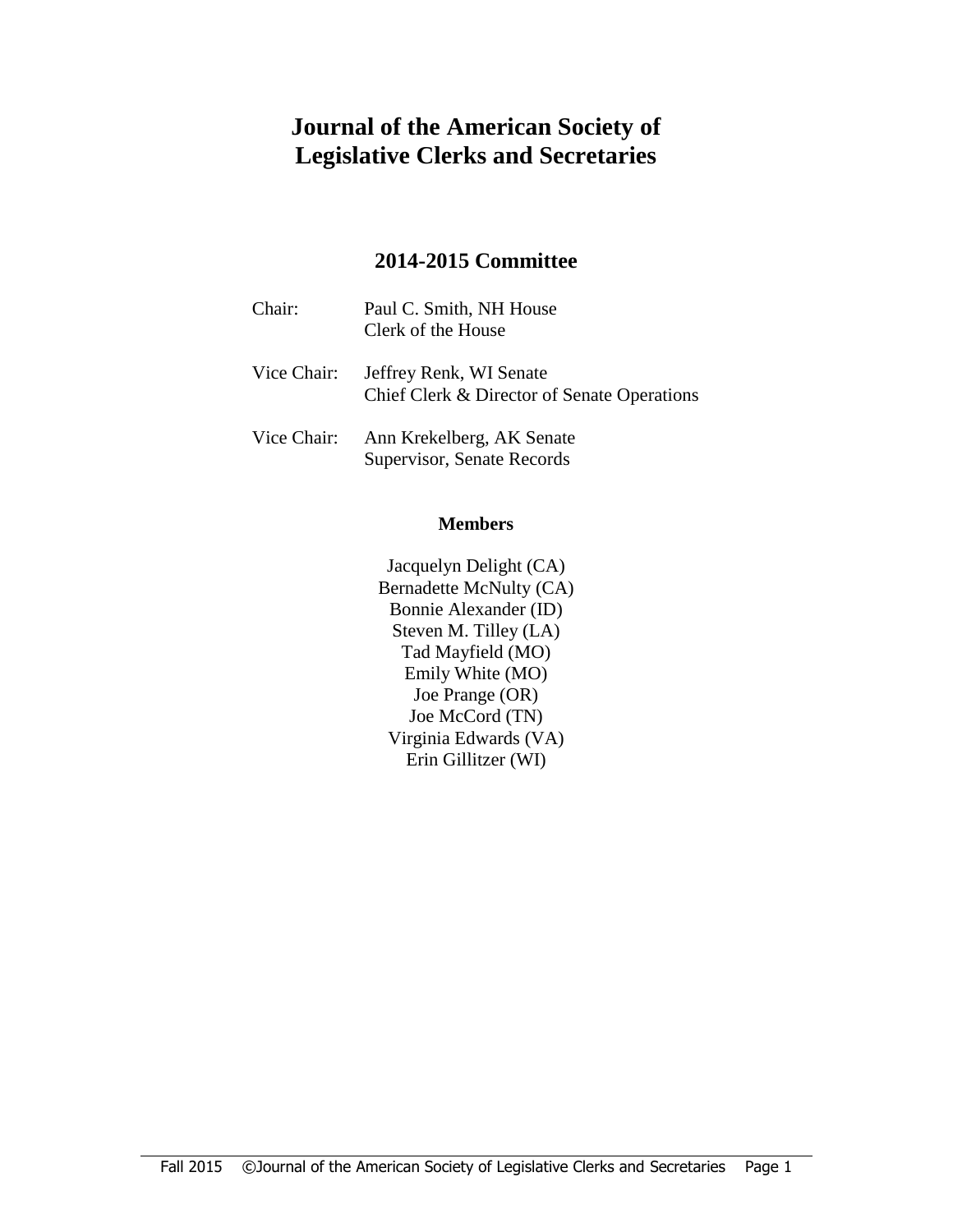#### **INFORMATION FOR AUTHORS**

The editor of the *Journal of the American Society of Legislative Clerks and Secretaries* welcomes manuscripts which would be of interest to our members and legislative staff, including topics such as parliamentary procedures, precedent, management, and technology. Articles must be of a general interest to the overall membership.

Contributions will be accepted for consideration from members of the American Society of Legislative Clerks and Secretaries, members of other National Conference of State Legislatures staff sections, and professionals in related fields.

All articles submitted for consideration will undergo a review process. When the Editorial Board has reviewed a manuscript, the author(s) will be notified of acceptance, rejection or need for revision of work.

#### **STYLE AND FORMAT**

Articles should follow a format consistent with professional work, whether it is in the style of the Chicago Manual, the MLA, or APA. Articles should be submitted in MS Word, single spaced with normal margins.

All references should be numbered as footnotes in the order in which they are cited within the text. Accuracy of the content and correct citation is expected of the author. Specialized jargon should be avoided as readers will skip material they do not understand. Charts or graphics which may assist readers in better understanding the article's content are encouraged for inclusion.

#### **SUBMISSION OF ARTICLES**

Articles for the 2016 Journal should be submitted electronically, not later than July 1, to the Chair:

Bernadette McNulty Bernadette.McNulty@sen.ca.gov

Inquiries from readers and potential authors are encouraged. You may contact the Chair by telephone at (916) 651-4171 or by email at Bernadette.McNulty@sen.ca.gov.

Letters to the editor are welcomed and may be published at the conclusion of the journal to provide a forum for discussion.



The *Journal of the American Society of Legislative Clerks and Secretaries* (ISSN 1084-5437) consists of copyrighted and non-copyrighted material. Manuscripts accepted for publication become the property of ASLCS, all rights reserved. Reproduction in whole or part without written permission is strictly prohibited.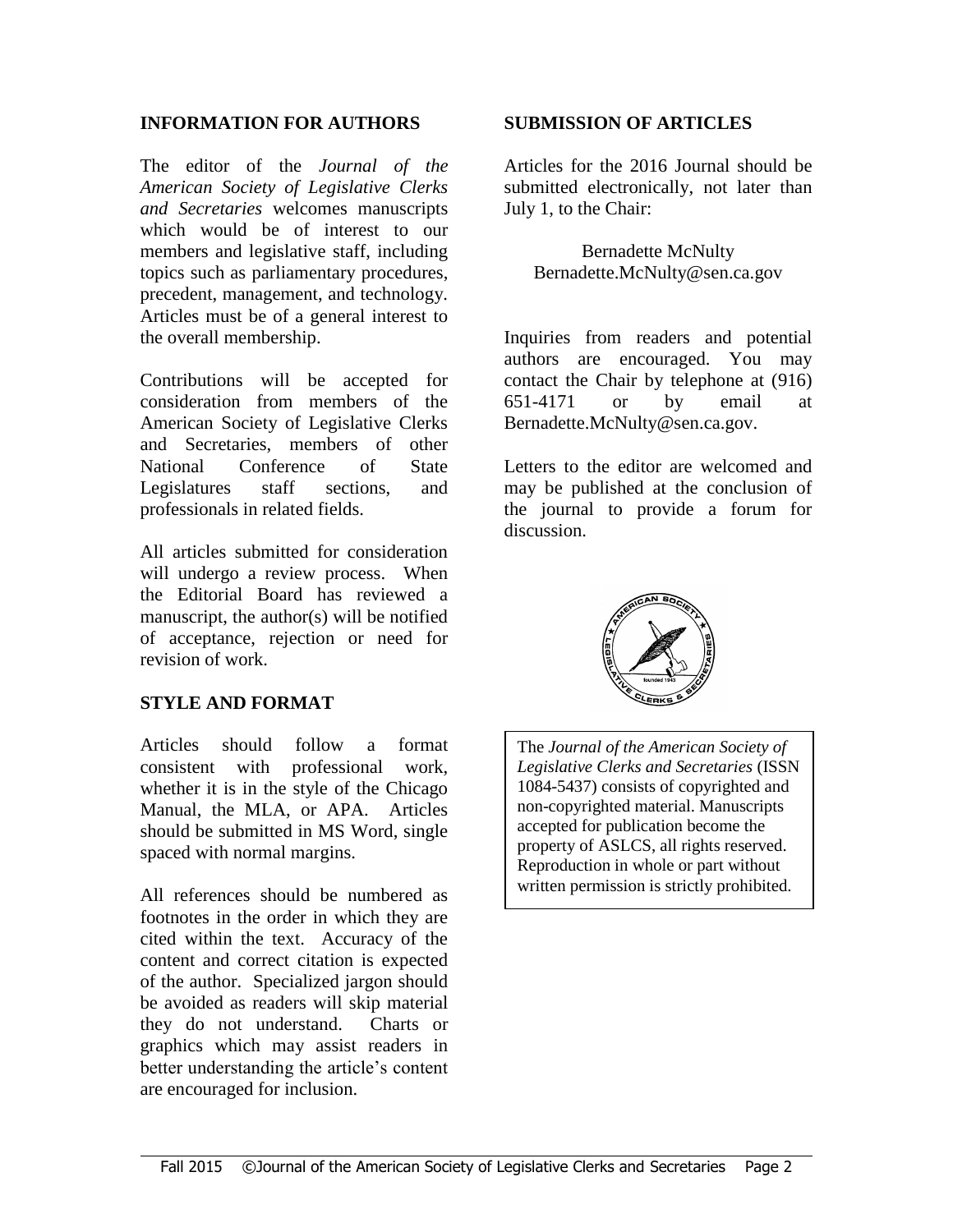# **From the Editor**

Last year I offered an introduction to honor the first editor and chair of the Professional Journal, Ms. Millicent MacFarland, who had just passed away. I stated that it was the goal of this committee to continue to honor her (and indeed all those who have worked so hard on the journal over the last two decades) by publishing an annual volume of which our membership can be proud.

I was appointed to the Professional Journal committee in 2011 at the Branson PDS and have served on that committee since then. It has been a rewarding and fulfilling challenge, and serving as the chair for the last two years has been even more so; however I am very concerned.

It has only been a few years since our Journal was in fact shortened to one publication a year from two due to waning submissions, but in that time we had one year where we were unable to produce a journal at all (due to a lack of article submissions) and in fact, have essentially taken every article that has been submitted for publication. That is not to say that we have printed bad articles, we haven't, but our small committee has worked very hard to obtain submissions from the membership of our society and beyond and if this trend does not change, I worry there will be fewer and fewer volunteers left to do the important work of the Journal and it will die on the vine.

This Journal was put together by a small, yet dedicated, team and it is hoped that all members of the society will enjoy it. It has been a pleasure to work with a talented team of grammarians and editors from across the country and I hope that the Journal is successful for future members of our amazing organization. It will survive as long as you are willing to contribute and I would ask you all to consider participating in the future.

Sincerely, Paul C. Smith, Ed.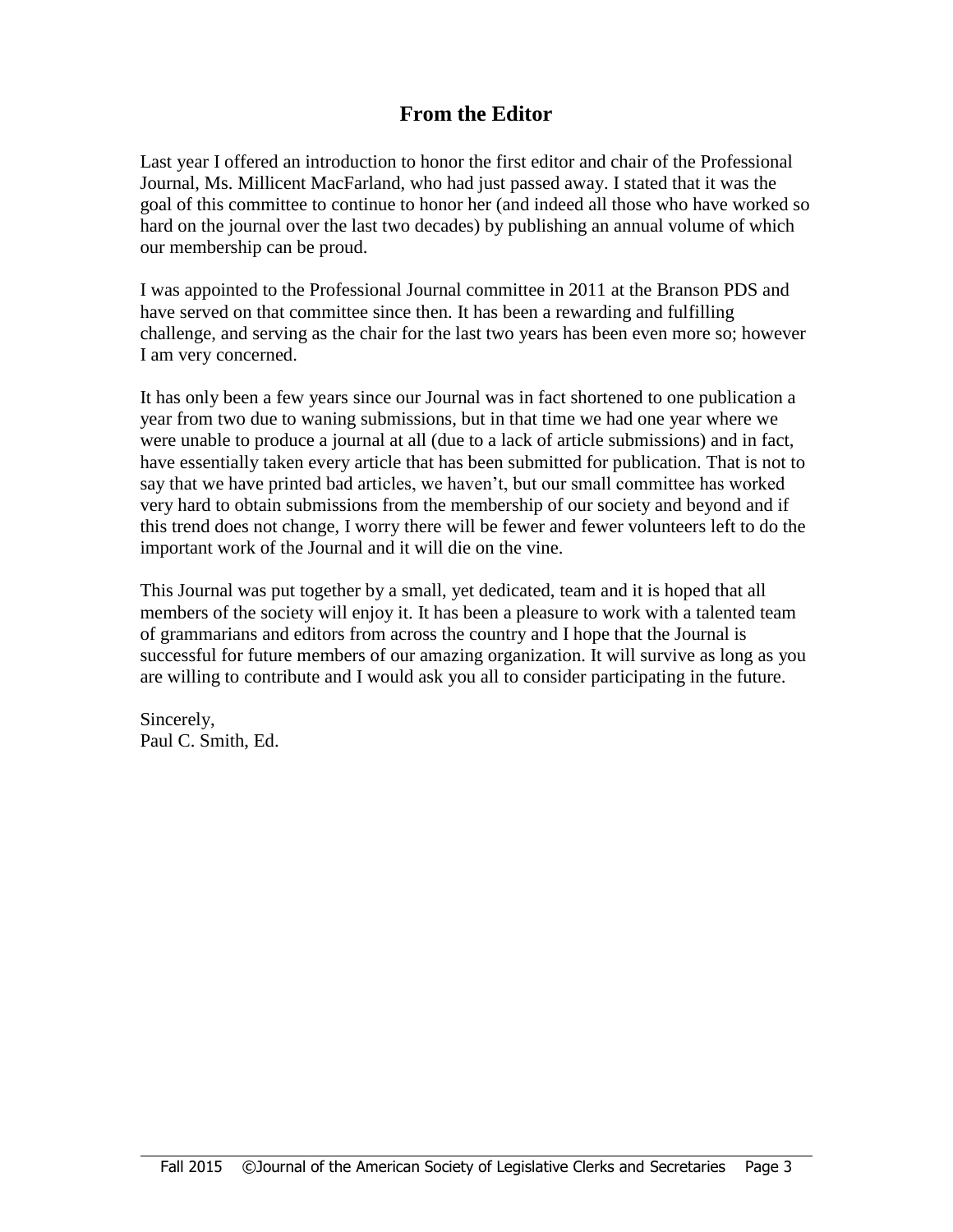## **Strategic Planning with Term Limits: Challenges with revolving leadership on long-term planning**

*By Jarad Perry, Legislator Assistant Office of the Chief Clerk, Missouri House of Representatives*

#### **Introduction**

Each new legislative session brings with it the possibility that the previous administrative frameworks will be upended. This is even more so in legislative bodies where the legislator's terms are limited. In a term-limited environment, leadership's roles are more transient than in bodies where members are not restricted in their length of service. Such a transitory environment brings with it various challenges from a legislative and administrative perspective. Many public policy issues must be addressed or are sought to be addressed in an expedited manner due to the limited time members have to accomplish the goals for which they were elected.

The prospective of new leadership every two years is always a possibility, but with a term-limited legislature it is almost inevitable. The establishment of specific term limits generates immediate pressure on legislators seeking to advance among the ranks of the legislative leadership.

In Missouri, members are restricted to four terms, each being two years in duration. A study in 2011 found that the average length of service for a House member was 2 years as compared to the 5.4 year average in 2001.<sup>1</sup> Practically speaking, this means that most often the newly elected speaker will serve only one term prior to being term limited. Therefore, a new speaker has only two years to achieve his or her policy objectives. They may completely change the structure and rules of the chamber only to have those changes negated by their successor. This fluctuation in leadership and uncertainty of continuity creates an environment where any type of long-term strategic planning is difficult.

In fact, "[s]trategy isn't always either possible or relevant. It's easier when the environment is reasonably stable or predictable."<sup>2</sup> While the Missouri legislature is a public institution that is constitutionally empowered with specific powers and authority, its primary responsibility is to enact laws governing the state. Essentially, the Missouri legislature must create public value and to do this it must be able to determine what the public value entails.

Public value can be subjective but there are common elements regardless of where one sits on the political spectrum. Added to the pressure of creating public value, elected officials must also contend with unforeseen events that may impact their ability to govern and to budget properly. Having a framework of strategic planning can help to stabilize situations that create onetime emergencies.

 $\overline{a}$  $($ Lieb 2011)

<sup>2</sup> (Mulgan 2009, 19)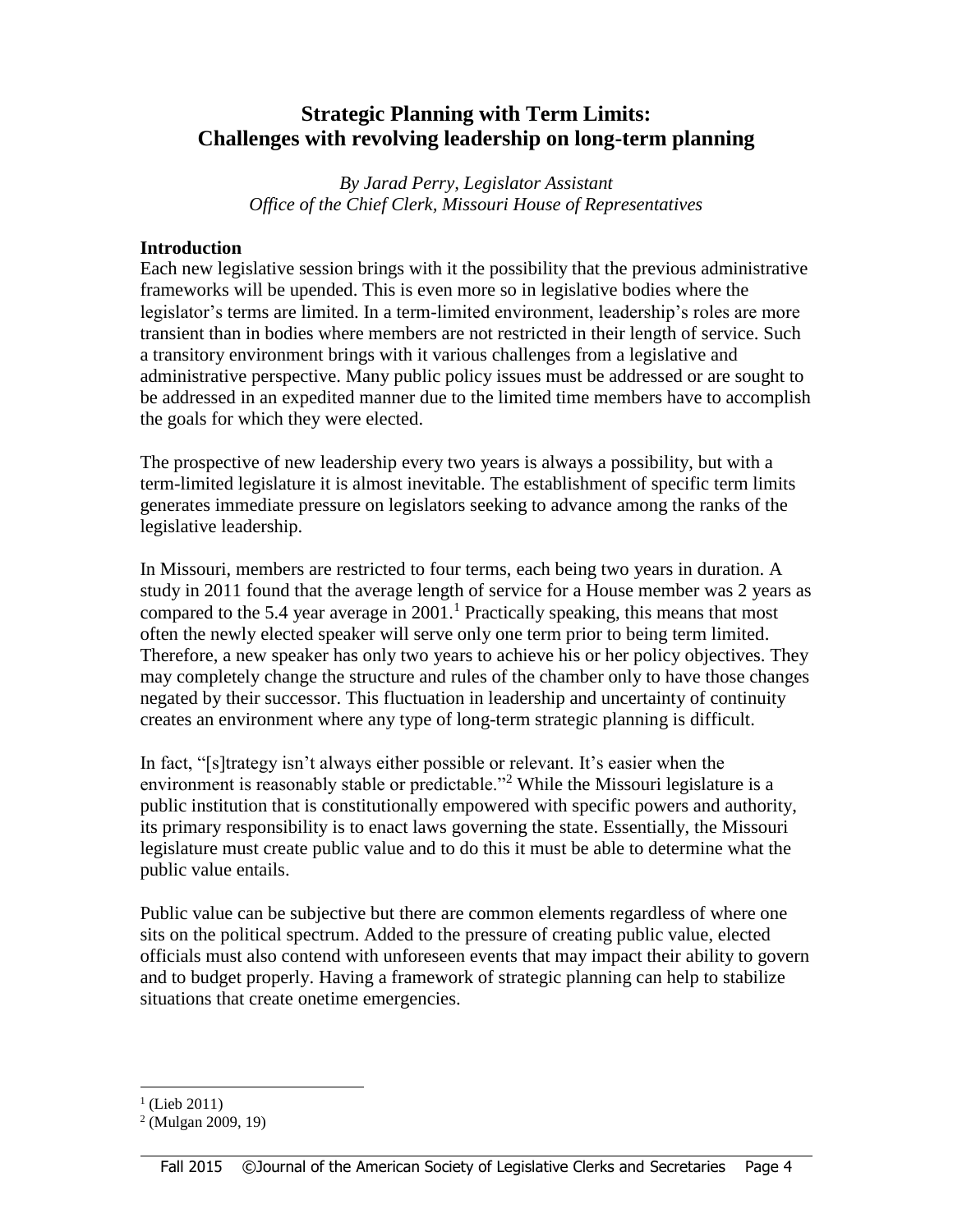But how can a stable framework be created for the long-term when the leadership will change in two years and any plan may or may not be utilized? The question is complicated, but leads to the larger discussion of what the nature and purpose of legislative bodies are and how they fulfill their roles. Each member must plan for his or her future, but also be aware and part of the larger discussion about the future of the institution as well as how legislative changes affect their constituents.

Not all members will be part of the larger strategic planning of the day-to-day operations of the institution but each will have input in the appropriations process, and an opportunity to express their will through the budget.

#### **Collaboration in planning**

With term limits firmly in place, the importance of staff input becomes even more important for the long-term success of the institution, at least from an administrative viewpoint. However, the collaborative process is often plagued with turf battles over roles and functions, quickly descending into bureaucratic minutia. The staff roles vary from legislature to legislature, but some common categories are partisan and nonpartisan staff. While partisan staff plays a role in parts of the Missouri House, it is the nonpartisan staff that must engage in strategic planning because they are the ones tasked with the administrative responsibility for the institution. Also, while it is true that the leadership changes more often than would be ideal, there is at least some continuity. Those in leadership, because of term limits, become part of the leadership team earlier than usual so they at least have some familiarity with the process. However, this still means that planning may not occur a few years out, but rather decades out.

Bringing together the various stakeholders is important and this often includes those outside of the administrative side of the institution. Strategic planning is more than just talking about planning, it is the creation and implementation of a strategic framework that will help guide the institution over the next year, two years or more so that other issues may be addressed.

Those in leadership must learn to work their differences of perspective on how the institution will move forward because "the goal of collaboration is typically to achieve some degree of consensus among stakeholders."<sup>3</sup> Of course, this consensus must be achieved through the strategic planning process. It is important to clearly articulate the goals of the plan because "[s]trategic plans which set priorities and precise targets provide order for bureaucracies and at their best a line of sight from the front line to the top." $4$ 

However, if the strategic plan is done in an environment where the stakeholders change in a short period of time then it would be impractical to actually bring all the stakeholders together to create a plan only for it be discarded when new leadership is chosen.

This does not have to be the case and there are ways in which the new stakeholders can be brought in during the strategic planning phase. This is possible because, even though

 $\overline{a}$ 3 (Ansell and Gash 2008, 547)

<sup>4</sup> (Mulgan 2009, 137)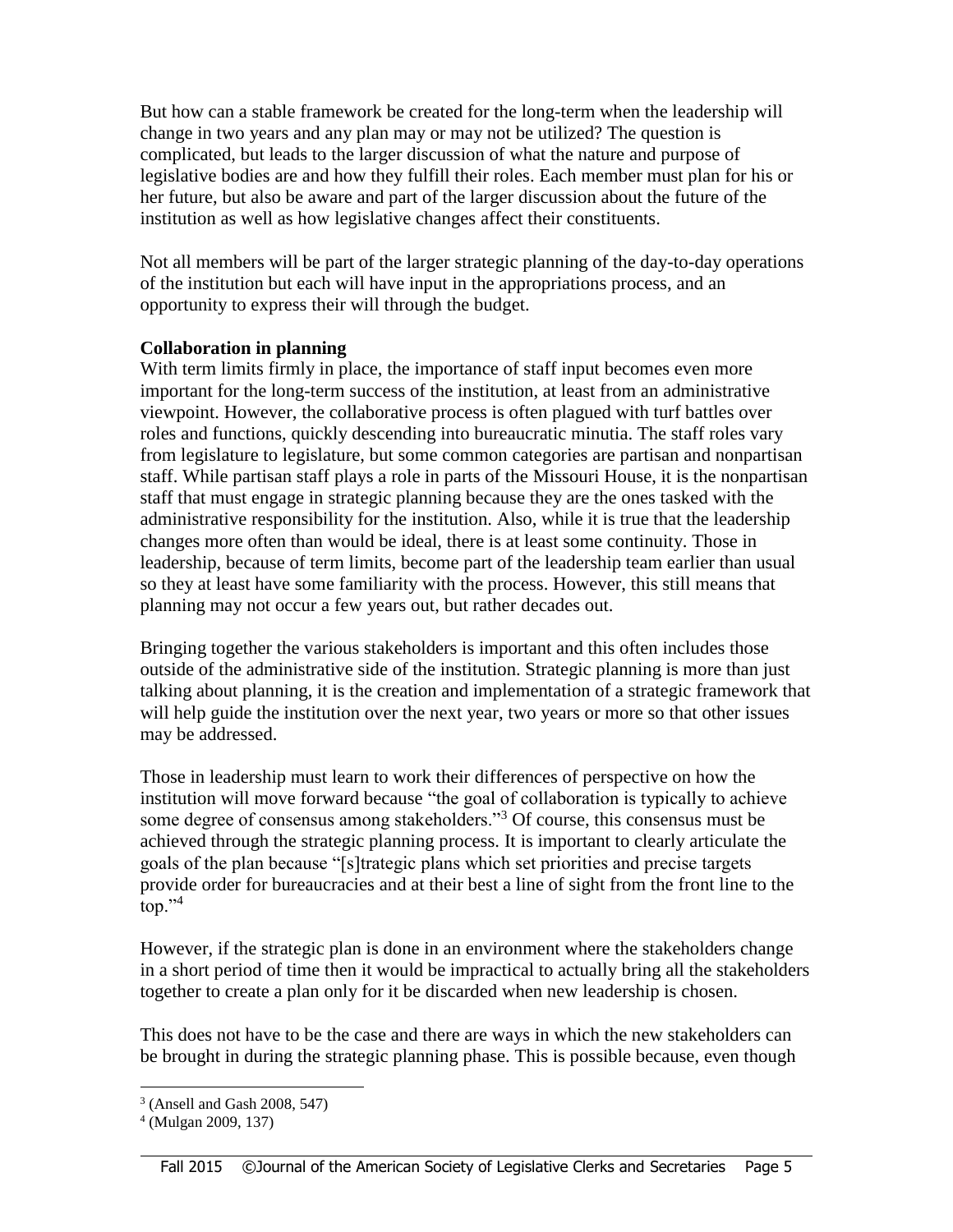the new leadership has yet to be chosen, there is in a natural order to choosing leaders. In a term-limited environment, it is only practical to choose those who have been in the body for some time. Given the circumstances, it is also much easier to determine who will be in leadership next, especially at the higher levels, because those who serve in the lower rungs of leadership will, in all likelihood, be next in line.

This is not to say surprises do not happen or that the new leaders are predetermined, but it is not difficult to get a sense of who will be next in a legislature with term limits. Of course, this is not to argue that the next leader will wish to continue the administrative practices of their predecessor just that by bringing them into the conversation that they will have a better appreciation of the process and the need for continuity in some aspects of the institution.

Elected officials, however, must be aware of the political situations that arise from their decisions and the decisions of others. This could lead to problems in the actual implementation of the plan. In fact, "[s]takeholders may not have an incentive to participate, particularly if they see alternative venues for realizing their agenda."<sup>5</sup> This too makes strategic planning difficult in a legislative environment and the existence of term limits only adds layers to the difficulty.

#### **What to plan for?**

Once an institution has decided that they will engage in strategic planning, the planners must then decide what their goals are going to be and how they will be achieved. Strategic planners must address a myriad of issues relating to the overall institution and the many facets that must come together to make that institution operate. In fact, "[s]trategic planners at their best are likely to think of organizations in relation to their environments as flows of various kinds through time and across place, for example, of people, resources, activities, decisions, attention, services, and so forth."<sup>6</sup> To further elaborate on this point, "[w]hat strategic planning tries to do is inform and foster decisions and actions meant to affect something important about those flows."<sup>7</sup>

In the legislative environment, the various resources are not as clear or easily maneuvered to where they are most needed. The delineation of staff into partisan and nonpartisan staff makes it difficult to maximize those resources to where they are needed most. This is the nature of legislative institutions. If public value is to be created from these institutions it is "going to require many innovations in the ways that public services are organized, managed and delivered," and they "must be driven by a clear understanding of the social outcomes that citizens expect from public services."<sup>8</sup>

The legislature has a unique role in society by its passage and creation of laws. Strategic planning, then, is not required for the content of the legislation but for the process by which it is passed. Bills are most-often drafted by nonpartisan staff, heard in committees, and then debated on the floor. During this process, there are employees responsible for

<sup>5</sup> (Ansell and Gash 2008, 556)

<sup>6</sup> (Bryson 2010, S257)

<sup>7</sup> Ibid.

<sup>8</sup> (Cole and Parston 2006, 141)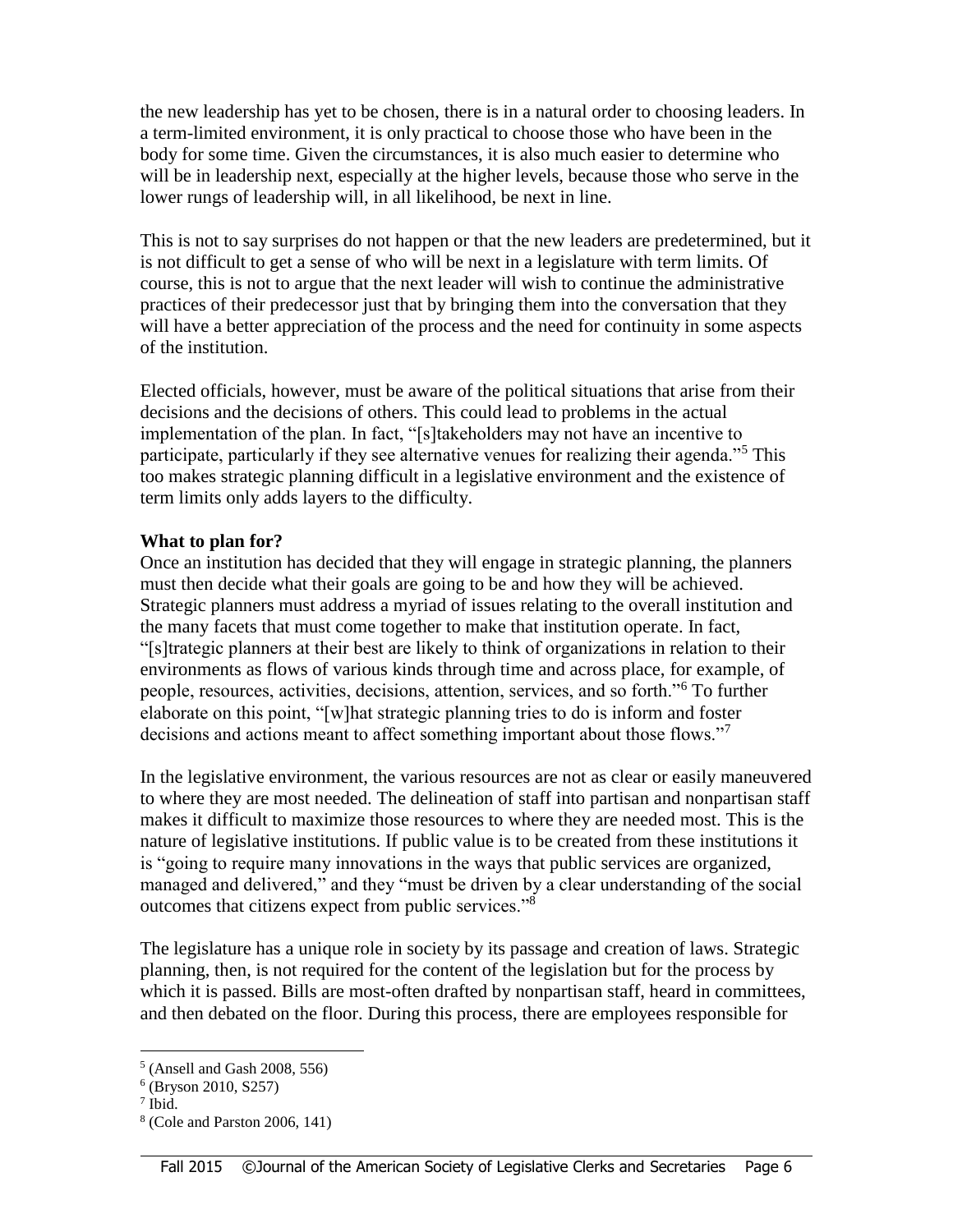printing bills, ensuring that the information is accurate, that the public can read the legislation online, and myriad of other tasks that occur away from the public eye. The point is that the process is where the necessity to formulate strategic plans is necessary.

To ensure the smooth operation of the process there needs to be adequate resources available that can also be allocated in a timely fashion. Much of what is done is built upon lessons from past sessions, but that is not necessarily the case when new leadership is elected. Many of the same nonpartisan staff members may continue to be part of the process, yet they must enact the mandates from leadership.

It is important that new leadership understand what worked in the past and where improvements can be made, but they are not required to heed that advice. Of great concern is that many of the practices that worked in the past will be replaced with new and untested processes. These new means for product or service delivery, of course, can be successful and should not necessarily be discounted. The planning process, however, should always be looking for improvements but not at the expense of the overall process.

Rapidly changing stakeholders and the short terms of those in leadership positions puts long-term plans in jeopardy if the leadership decides to take a new direction.

An area removed from the legislative process in which strategic planning is difficult, is purchasing and expenses. Missouri State Representatives are allocated a set amount of money for office expenses. These expenses are governed by rules, policies and practices. Each change in leadership, however, can drastically impact the process and utilization of these funds.

Many legislators purchase office supplies with that expense account yet do not use the same vendors. In fact, with one-hundred and sixty-three members in the Missouri House, the reality is that they will be using different vendors. The problem with this approach is that each member will be utilizing those resources in a manner that is not necessarily cost-effective. It also creates a disparity between some members and other members in that they may be purchasing the same goods at different prices and either maintaining a sufficient level of resources or not. The problem that arises for the institution is a tradeoff between control of the funds by an individual legislator versus the control of the institution to optimize efficiency in expenditures in the aggregate.

Even if there were to be a centralized location within the institution to purchase office supplies or if there was a process in place for the institution to bid out to various vendors on basic office supplies, the policy could change every two years or however frequently leadership changed. This creates an environment where strategic planning on the most basic of supplies is difficult.

### **Conclusion**

Strategic planning is an important tool that should be utilized to better handle issues that arise, but that process is made more difficult when the various stakeholders change frequently. In a term-limited legislature the leadership is more likely than not to change every two years, or with each new session. This creates an environment where planning for the future is difficult at best.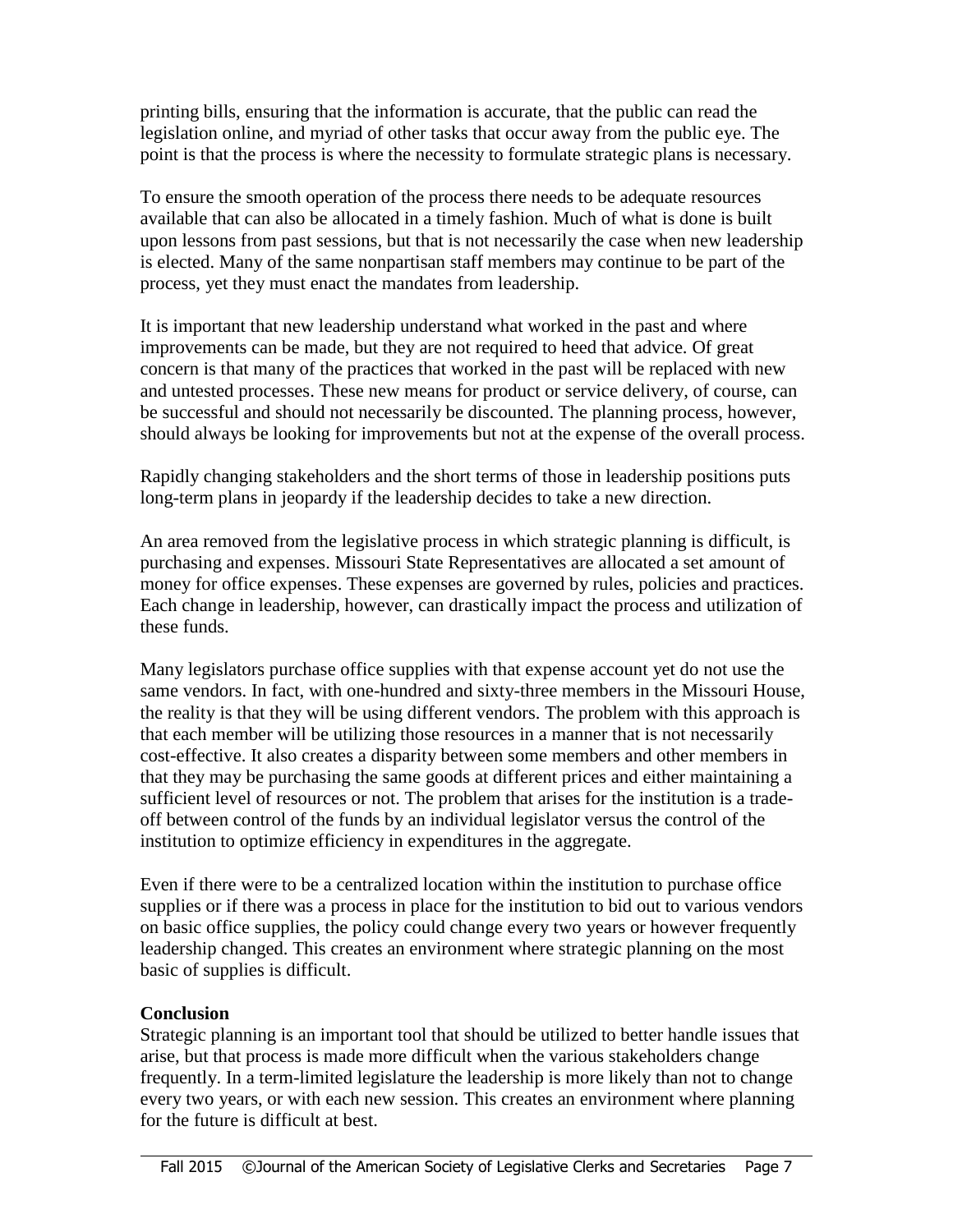Term limits have negatively impacted Missouri's legislature by preventing long-term strategic plans from being crafted and fully realized. The inability to plan when the stability of leadership is in question impacts the overall functioning and process of the institution. As I have examined in this paper, the practically of strategic planning for the legislative process is fraught with problems.

A general critique of term limits was not my purpose, just their impact on one aspect of a legislative institution. Yet given what the strategic planning process entails, it is reasonable and accurate to posit that term limits are a net negative on legislative institutions when the issue of strategic planning is discussed. It would be wise for legislatures with term limits to reexamine the practical effects they are having on the overall functioning of the institution and how they are impacting the creation of public value in a cost-effective manner.

#### **Bibliography**

Ansell, Chris, and Alison Gash. "Collaborative Governance in Theory and Practice." *Journal of Public Administration Research and Theory: J-Part* (Oxford University Press) 18, no. 4 (2008): 543-571.

Bryson, John M. "The Future of Public and Nonprofit Strategic Planning in the United States." *Public Administration Review* 70 (2010): S255-S267.

Cole, Martin, and Greg Parston. *Unlocking Public Value: A New Model for Achieving High Performance in Public Service Organizations.* Hoboken: John Wiley & Sons, Inc., 2006.

Lieb, David A. "Analysis: MU professor's study finds fault with Missouri term limits." *Columbia Missourian.* December 18, 2011. http://www.columbiamissourian.com/news/analysis-muprofessor-s-study-finds-fault-with-missouri-term/article\_59f8fc5d-c384-5069-8c62- 2e265f323df1.html (accessed 2015).

Mulgan, Geoff. *The Art of Public Strategy: Mobilizing Power and Knowledge for the Common Good.* Oxford: Oxford University Press, 2009.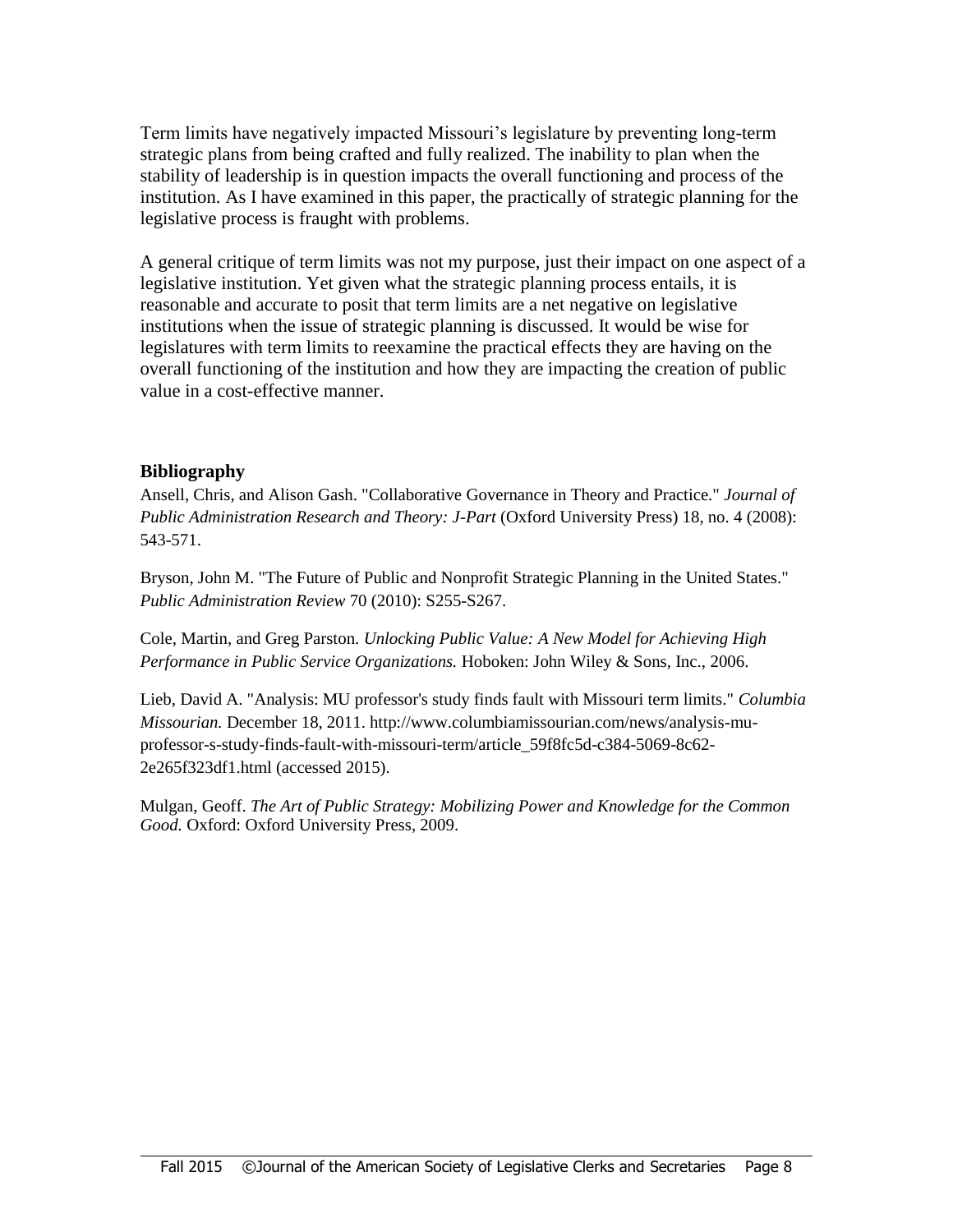## **Wielding the Gavel: the 2014 NH Speaker's Race**

*By Paul C. Smith, Clerk of the House New Hampshire House of Representatives*

Every two years, the citizens of New Hampshire vote for 400 souls to serve in the New Hampshire House of Representatives; a number which, despite serving the best interests of the constituents of this state, continues to boggle the minds of many across the nation. 2014 was an interesting year in New Hampshire House politics however, and seemed to be of sufficient interest to warrant an article.

As has been the nature of late in New Hampshire, the 2014 election saw a change in majority – indeed, the House has swung back and forth from Republican to Democratic and back again four times since 2006 – and while that may be hard in forming consensus and consistent leadership, it does require members (in theory, anyway) to work together.

In November, the voters had elected Republicans as the party to govern both chambers of the legislature. Two weeks later the Republicans caucused and had to decide between two former Speakers, Bill O'Brien and Gene Chandler. In 2012, after the Democrats resumed the majority, they re-elected former House Speaker Terie Norelli as the Speaker again, and in 2014, Bill O'Brien (who had served as Speaker during the Republican majority of 2010-2012) was attempting the same sort of come-back and to a lesser extent, so was Gene Chandler who had served as Speaker from 2000-2004. Representative O'Brien won the caucus by just a few votes, four to be exact, and while Representative Chandler was quick to say he wouldn't pursue the gavel further on Organization Day, several in the Republican caucus were not happy with the outcome, one of whom was a member of O'Brien's past leadership team, and twenty year veteran of the House, Representative Shawn Jasper. Democrats elected their candidate for Speaker, and eventual Minority Leader, Representative Stephen Shurtleff without competition.

Orientation of the new members went on as expected and all signs seemed to point to the type of Organization Day where the two candidates spoke, made their pitches and continued on to the other business of the day (such as electing the Clerk, Sergeant-at-Arms and going into joint convention to elect the Secretary of State and State Treasurer). However, in the two days prior to our constitutionally fixed first Wednesday in December, Representative Jasper made it known that if members were interested in an alternative to Representative O'Brien, he would present himself as such. This ignited a bit of a firestorm. Representative Chandler, the candidate who had run against O'Brien, and indeed, the entire state Republican apparatus endorsed O'Brien and stated it would be bad for the party to not select the elected nominee for Speaker.

On Organization Day, the Republicans caucused in the legislative office building and O'Brien, the presumptive Speaker, ran the meeting and invited several members of the caucus who had supported Chandler to come up and offer their support for his election; Rep. Jasper attended the caucus. Representative David Bates, an ardent O'Brien supporter; presented a set of proposed ground rules to the caucus for explanation. I was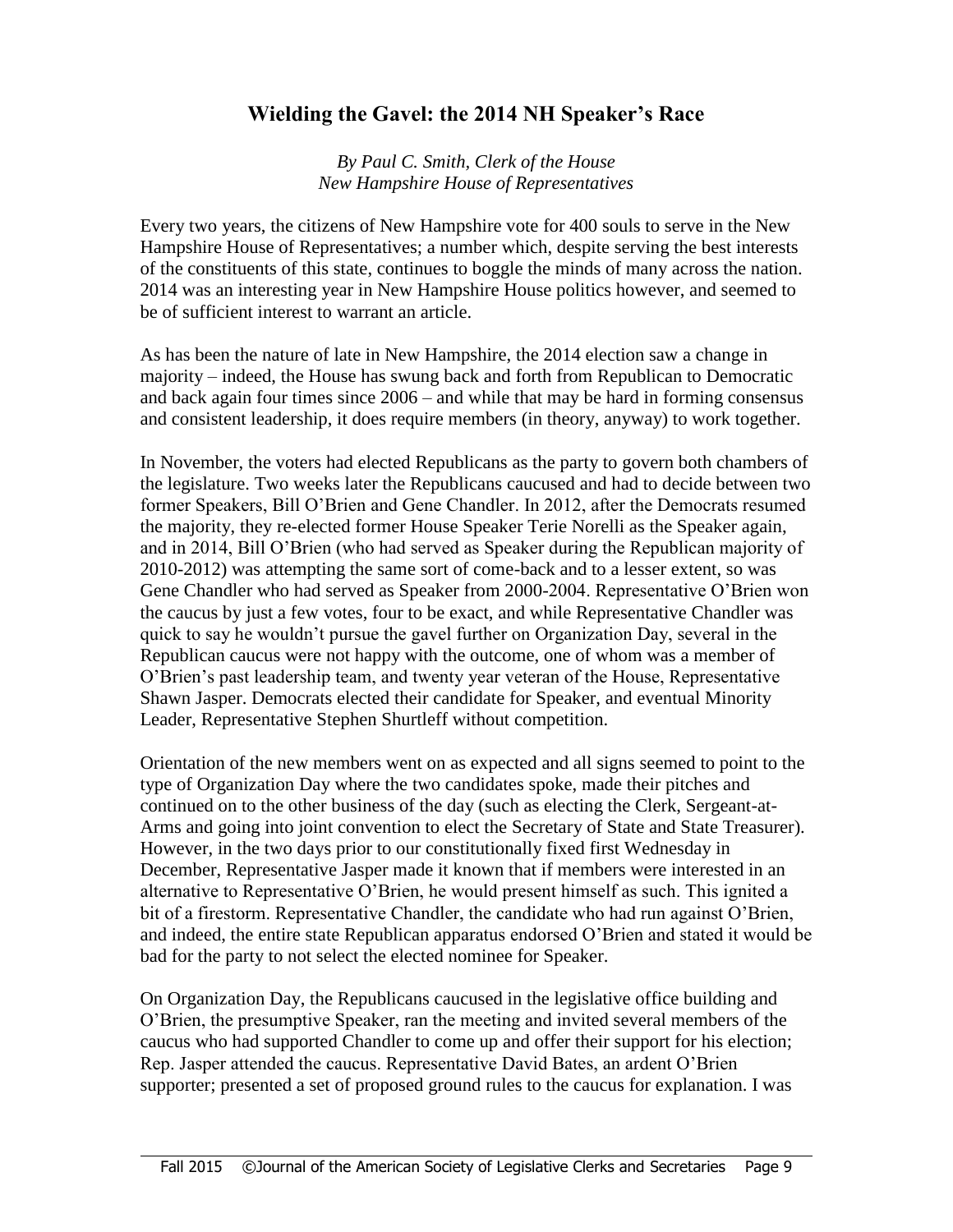invited to address the caucus as their candidate for Clerk and then I exited to head for the Chamber and the day's events.

Retiring Clerk of the House Karen Wadsworth assumed the Chair and called the House to order and we went through our normal pleasantries of calling the roll (of all 400, a process which took over sixteen minutes to complete, and an additional two to tally), introduction of guests and the swearing in of members by the Governor and Executive Council.

Next, Rep. Bates proposed ground rules for the election of Speaker. The proposed rules were similar to those that have been adopted in the past for said election, but diverged substantially from past practice in two instances. In the first, it provided that the election for Speaker be by roll call (voice, as our electronic system was not set for the new members at that time). In the second, it said that once nominations for Speaker had been closed, they could not be reopened. Typically, the ground rules had been prepared by the Clerk and distributed to the caucus nominees for agreement; following that tradition, the Clerk had prepared a set of proposed ground rules for the Speaker nominees of both parties.

Upon questioning by Rep. Shurtleff as to whether the ground rules presented to the members of the House were the same and who was offering the rules, the Chair said they were not the same rules she had prepared and in the second question, it was asserted by Rep. Bates that they were agreed upon in the Republican caucus. Rep. Bates requested a roll call (again, verbal) to adopt the rules. Rep. Shurtleff moved to have a paper ballot for the adoption of the rules. Another member tried to raise a point of order that there was a pending motion on the floor and insisted the motion for a paper ballot could not be adopted while that question was pending. The Clerk, ably standing at the rostrum, informed the member she would let Rep. Shurtleff continue his remarks on the motion to adopt rules, where he proceeded to talk about the sanctity of secret ballots. The Chair informed the member raising the point of order that Rep. Shurtleff had made a motion to amend the motion for a roll call to a secret ballot and would allow the motion to stand.

Rep. Bates spoke against the amendment and insisted that his rules proposal would speed up the process. Members proceeded to speak both for and against the notion of recorded votes for Speaker, including Rep. Jasper who mentioned that the state Supreme Court had ruled previously that the House sets its own agenda and organizes in a manner they see fit. More questions and debate followed until finally, a member moved the previous question. After a misunderstanding regarding the question before the body, a division was requested to limit the debate. With 383 votes in the affirmative and 8 in the negative, debate was limited. Immediately following the vote, Rep. O'Brien approached the well and asked a parliamentary inquiry of the chair, if the question was at the Shurtleff amendment and also, if it would be appropriate to have Rep. Bates withdraw his request for a roll call on that vote so that Rep. O'Brien could ask for a division vote. The Chair allowed the request, Rep. Bates withdrew his request and O'Brien asked for a division vote.

After some confusion about what the actual Shurtleff motion would in fact do (it was not clear if the motion was about adopting the rules by paper ballot or if he was amending the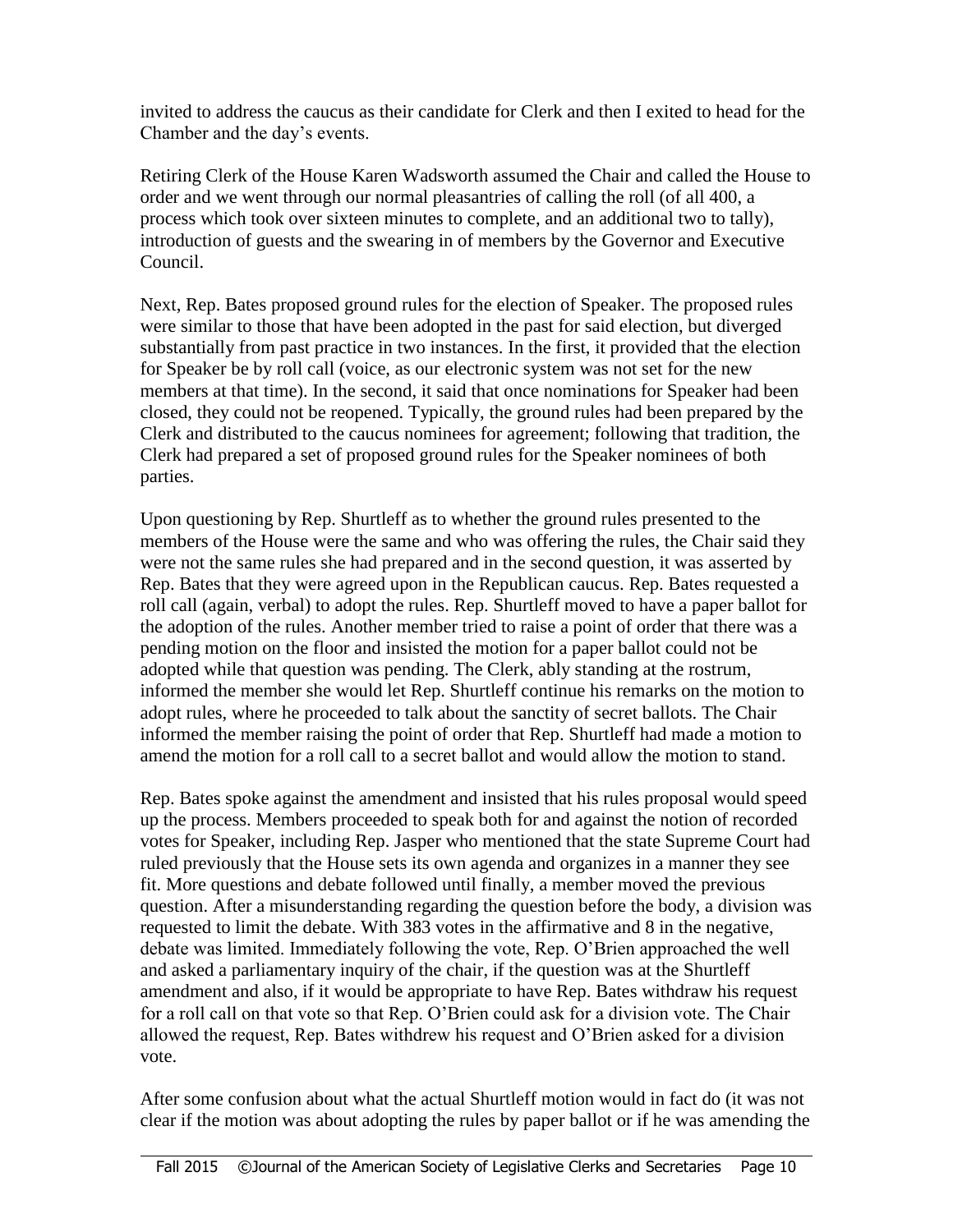proposed rules to substitute the roll call vote within the proposed rules for a secret ballot), Rep. Shurtleff offered a parliamentary inquiry whereby he intoned that he had intended an up or down vote on the proposed rules. The House proceeded to divide and with 222 voting in the affirmative and 171 in the negative, the motion to allow for the adoption of the ground rules by secret ballot was adopted.

Rep. Jasper rose to offer an amendment to the proposed rules; he offered the rules that had been prepared by the Clerk to the Speaker candidates in the days prior. The Chair put the House in recess until after lunch so that copies of the amendment could be run and distributed to all members. When the House reconvened, Rep. Jasper withdrew his motion and the House proceeded to vote by secret ballot for the adoption of ground rules. The vote being 162 in the affirmative and 224 in the negative, the proposed rules offered by Rep. Bates failed.

Rep. Jasper offered the proposed rules previously prepared by the Clerk, Rep. O'Brien then spoke in favor of the proposed rules and it was adopted by a voice vote. After over three hours, nominations for Speaker were finally in order. Rep. William O'Brien was nominated by two members of the Republican Party and Rep. Stephen Shurtleff was nominated by two members of the Democratic Party. With no further nominations, the Chair declared nominations closed. The Chair was reminded that the nominations had to be accepted and Reps. O'Brien and Shurtleff addressed the House. The ballots were distributed and of the 387 votes cast, 194 were needed for election. Rep. O'Brien received 190 votes, Rep. Shurtleff received 168 and lacking the necessary majority, there was no winner on the first ballot.

A Jasper supporter, Representative Sytek, moved that nominations be reopened and debate ensued as to whether to allow it. The Chair was asked whether nominations could be reopened according to the adopted rules; the Chair mentioned that in preparation for the election, blank ballots were prepared and that there was nothing to preclude nominations from being reopened. Upon further questioning, the Chair reiterated that a majority was not attained, blank ballots having been counted as ballots cast. Another member rose to a point of order, citing section 516 of Mason's Manual, in order for the Clerk to consider the blank votes cast not be counted in the final tally, thereby electing Rep. O'Brien. The Chair responded that the practice and precedent in the New Hampshire House was that blank ballots turned in would be considered as ballots cast. Representative Stephen Stepanek then moved to challenge the ruling of the Chair. The Chair responded that House Rules stipulated that practice and precedent supersede Mason's and that is why she made the ruling. Rep. Jasper spoke in favor of the ruling of the Chair. After several members spoke, Rep. O'Brien asked Rep. Stepanek to withdraw his challenge of the chair, which he did, and the question was put before the House as to whether or not to reopen nominations. On a division vote of 199 to 182, the motion prevailed. Per the adopted rules, there would be a recess after the first ballot, and a 15 minute recess was called by the Chair.

Immediately following the return from recess, Rep. O'Brien moved for a 15 minute recess for the purposes of a Republican caucus. Rep. Jasper spoke against the motion and a division was requested. On a vote of 222 to 157, the motion was adopted and the House went into recess for the purposes of a Republican caucus. According to accounts provided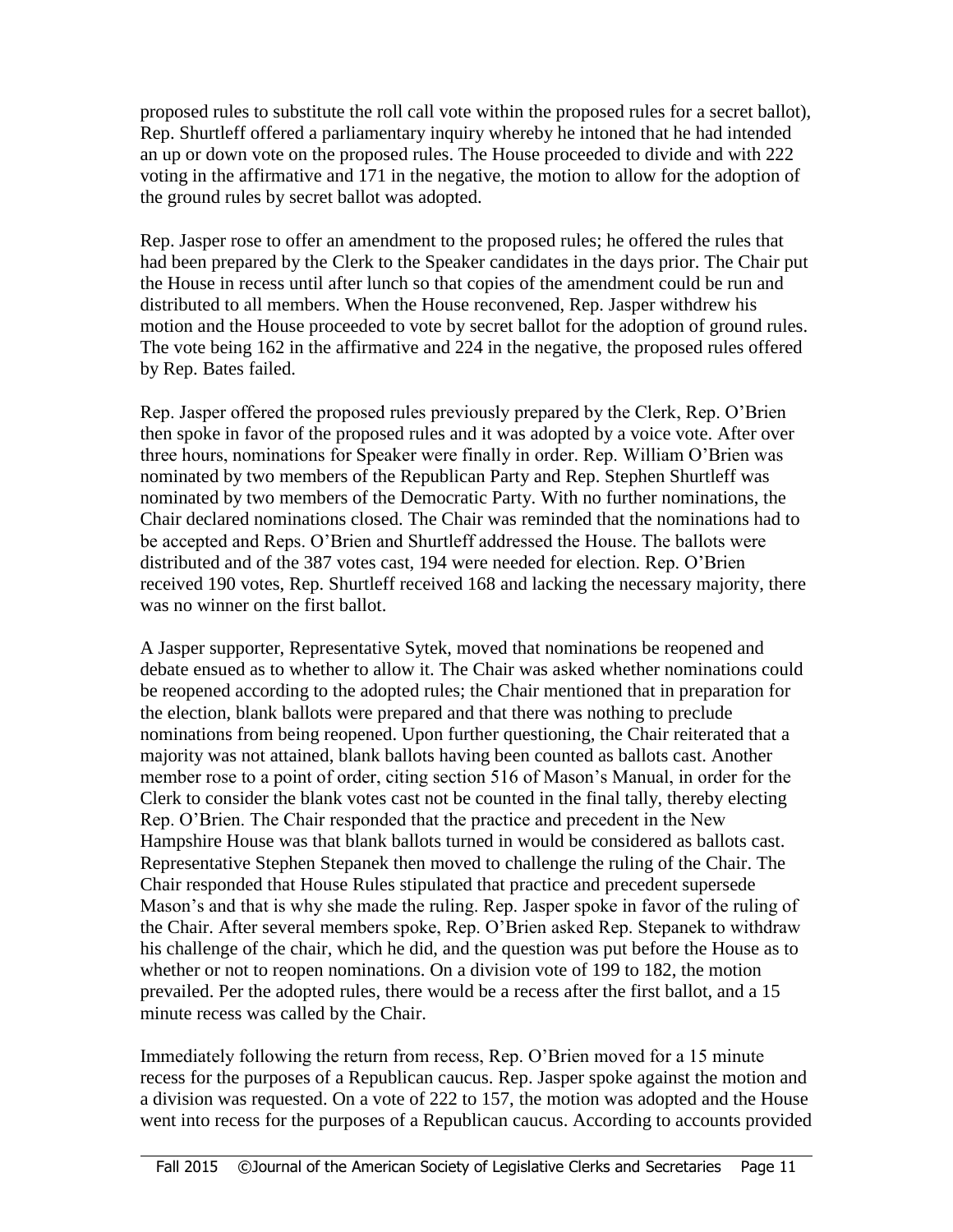me by Rep. Jasper, Rep. O'Brien (the Republican nominee for Speaker) had the chairman of the NH Republican State Committee enter the caucus, where they proceeded to drive home that Republicans needed to stick together behind their nominee.

Upon returning from the recess, the Chair ruled that nominations were in order. Rep. Jasper was nominated and addressed the House. Rep. Shurtleff withdrew his name for consideration for Speaker. Representative Lynne Ober then spoke on behalf of Rep. O'Brien for Speaker. The Chair declared the nominations closed and informed the members that the ballots contained a blank line that had to be filled in, and the voting began.

There were 380 ballots cast, 191 being necessary for election. Rep. O'Brien received 187 votes and Rep. Jasper received 190 votes and no candidate was elected on the second ballot. Reps. Jasper and O'Brien met with the Clerk and indicated that they wished for no further speeches but to proceed directly to the ballot. The Chair reminded the members that the House was constitutionally obligated to meet in joint convention with the Senate that day to elect a State Treasurer and the Secretary of State and still needed to vote for the offices of Clerk of the House and Sergeant-at-Arms.

On the third ballot, 377 votes were cast, 189 being necessary for election. Rep. O'Brien received 178 votes; Rep. Jasper received 195 and was declared the duly elected Speaker of the House for the 2015-2016 biennium. The Speaker spoke very briefly and opted not to give a full address due to the timing of the day. He postponed the House officer elections so that the House could move into joint convention before the Senate lost its quorum. The joint convention elected the two constitutional officers and arose at its conclusion. The House then proceeded to the contested election of Clerk of the House and the uncontested election of Sergeant-at-Arms, passed its housekeeping resolutions and proceeded to adjourn until January.

There had been cases historically where Organization Day lasted far longer in length than the norm, but in the instance of December 3, 2014, I believe the record was set, at over nine hours in totality. In the aftermath of December, the first few session days of the House had some instances by members of the majority who still felt slighted showing a little less decorum than would otherwise be expected. However, Speaker Jasper having served as many terms as he has and having a grasp on history and precedent, and having a Clerk standing next to him who cares just as deeply for both, has served the institution well over the intervening period and kept the ruckus to a minimum. Certainly New Hampshire's contentious House Organization Day doesn't rival the historical case of North Carolina in 2003, but it is an interesting study in modern politics and certainly strains the parliamentary limits of most observers of the process.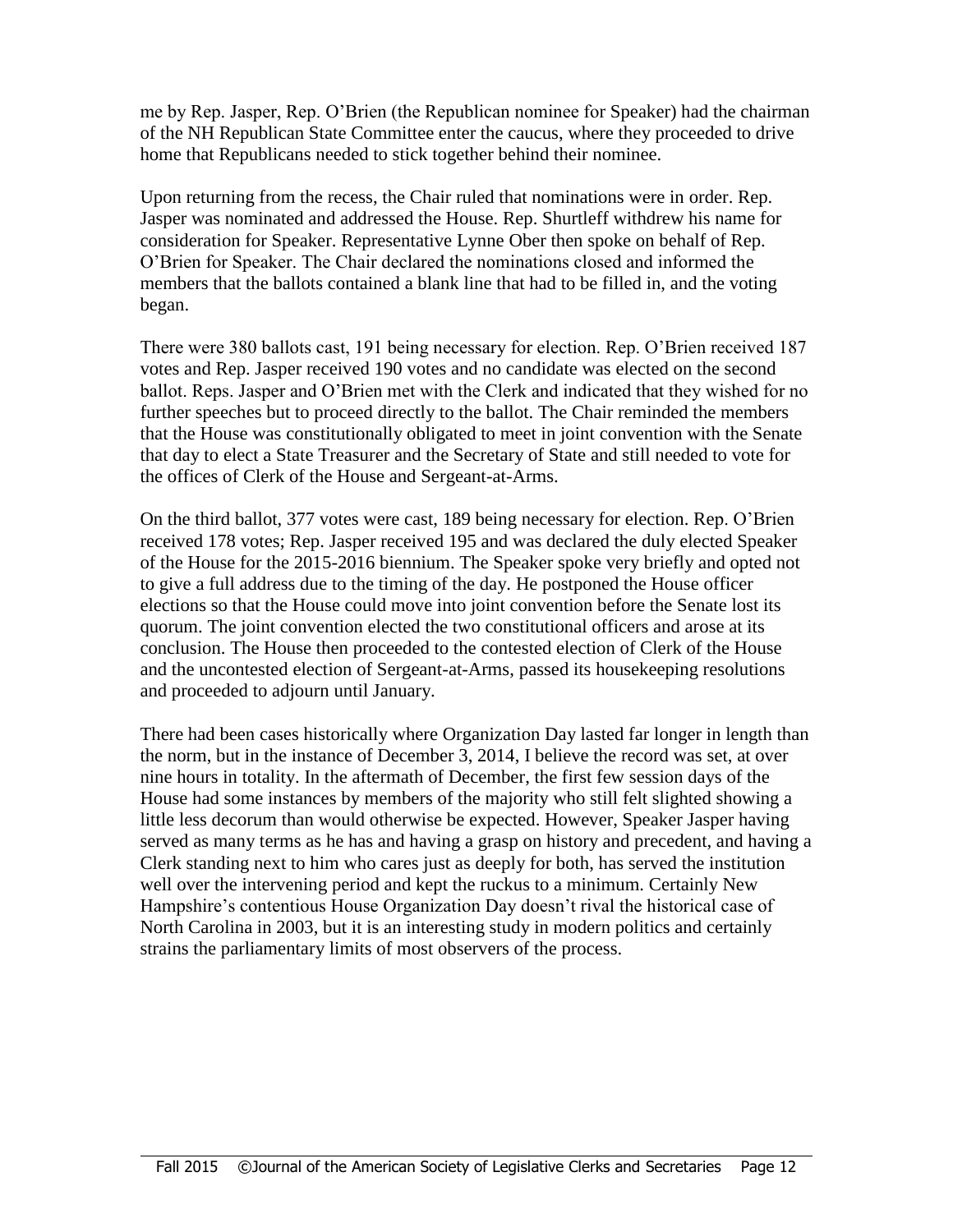## **Impeachment Procedure in the Texas Legislature**

*By Jeff Hedges, Staff Attorney Office of Engrossing and Enrolling, Texas Senate*

The impeachment process is a powerful though rarely invoked tool for holding public officials accountable between elections. In Texas, as in most states, the removal of a public official through impeachment is a two-step process beginning in the House of Representatives and culminating in the Senate, which conducts the trial on impeachment. Adjudicated by the legislature rather than the judiciary, impeachment is an exception to the traditional separation of powers framework. This unique nature of impeachment, as well as the paucity of precedent, renders the process somewhat unpredictable and affords the legislature considerable latitude in conducting impeachment proceedings.

This article considers impeachment and removal under the Texas Constitution, with particular focus on the role of the Senate. In Texas, the impeachment process is governed by Article XV of the Texas Constitution and Chapter 665 of the Texas Government Code.<sup>9</sup> Except as I have otherwise provided, all citations to constitutional and statutory provisions refer to the Texas Constitution or the Texas Government Code, as applicable.

#### **History of Impeachment under the Texas Constitution of 1876**

Under the Texas Constitution of 1876, there have been just four trials on impeachment in the Senate. Lessons from past trials are valuable because many procedural aspects of trials on impeachment are not addressed by the constitution or statutes. Past trials however, are not necessarily binding on the present Senate, especially because they were conducted under statutes that have since been amended. Nonetheless, these precedents are instructive and are discussed throughout this article. The four trials are:

- In 1893, General Land Commissioner W.L. McGaughey was acquitted.
- In 1917, Governor James Ferguson was convicted.
- In 1931, Judge J.B. Price was acquitted.
- In 1976, Judge O.P. Carrillo was convicted.

#### **Officers Subject to Impeachment**

Impeachment is one of several methods of removal from office, each applicable only to certain public officials. The Texas Constitution and various statutes provide other, often overlapping methods of removal for legislators,<sup>10</sup> judges and justices,<sup>11</sup> commissioners of agriculture and insurance, $12$  and others. Multiple methods may be pursued concurrently.<sup>13</sup> This article however, is limited to a discussion of removal by impeachment, as set forth by the constitution.

 $9$  Formerly, Art. 5961 et seq., Vernon's Ann.Civ.St. (1925), governed impeachment, but those statutes were codified as Chapter 665, Tex. Government Code, by Senate Bill 248, Ch. 268, 73rd Legislature, Regular Session (1993).

<sup>10</sup> Tex. Const. Art. III, §11.

<sup>&</sup>lt;sup>11</sup> Tex. Const. Art. XV, §8.

<sup>12</sup> Tex. Government Code, §665.051.

<sup>13</sup> *Matter of Carrillo*, 542 S.W.2d 105 (Sup. 1976).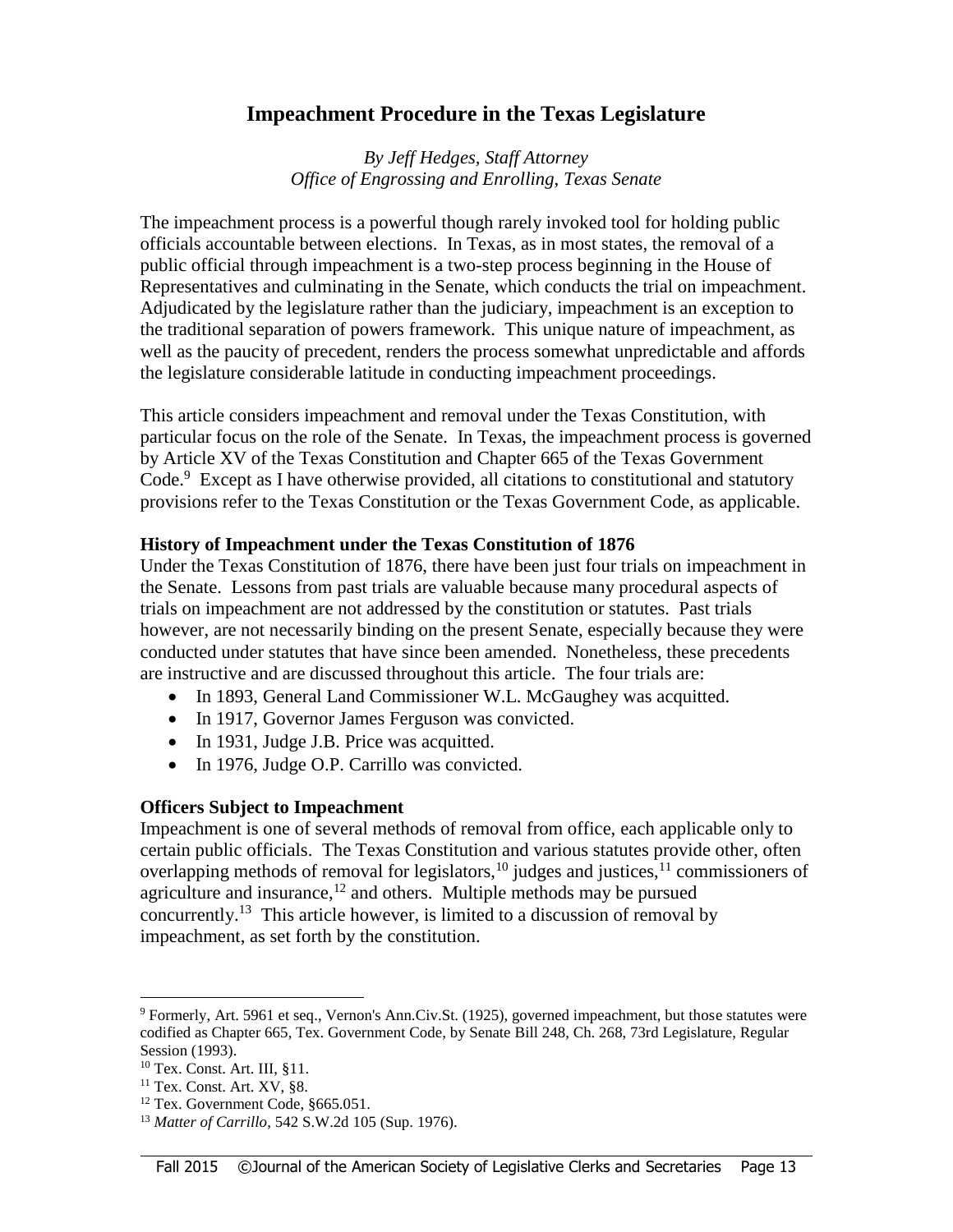The Texas Constitution provides that the Governor, Lieutenant Governor, Attorney General, land commissioner, comptroller, and certain judges are subject to impeachment.<sup>14</sup> In addition, the legislature "shall provide by law for the trial and removal from office of all officers of this State, the modes for which have not been provided in this Constitution."<sup>15</sup> The legislature may not, however, establish alternative methods for removing public officials for whom the Texas Constitution provides a removal process.<sup>16</sup> Thus, the legislature may establish novel methods of removal only for officers on whom the constitution is silent; constitutionally established methods may only be elaborated upon, not substituted.

As required under Article XV, the legislature enacted Chapter 665, which both expands the list of officers subject to and clarifies the procedure for impeachment. That chapter adds to the list a "state officer," a "head of a state department or state institution," or a "member, regent, trustee, or commissioner having control or management of a state institution or enterprise."<sup>17</sup> These terms are not defined in the constitution or pertinent statutes, but the term "state officer" is generally interpreted as "including only those officers whose jurisdiction is coextensive with the boundaries of the state or such general officers as immediately belong to one of the three constituent branches of the state government."<sup>18</sup> This is a broad definition, but recall that Chapter 665 does not apply to state officers, such as legislators, for whom the Texas Constitution has established a removal process other than impeachment.<sup>19</sup>

#### **Grounds for Impeachment**

Neither the Texas Constitution nor the Government Code provides grounds for impeachment. The determination of whether particular misconduct warrants impeachment is left to the House as the investigatory body and the Senate as the court of impeachment. Historically, in both the American and English traditions, the wrongs justifying impeachment need not be statutory offenses or common law offenses, or even violations of any law. $20$ 

Other methods of removal from office have enumerated grounds. For example, judges may be removed by the Governor with the concurrence of two-thirds of each House for "wilful neglect of duty, incompetency, habitual drunkenness, oppression in office, or other reasonable cause."<sup>21</sup> But for impeachment purposes, these grounds are merely instructive, not decisive; this judgment is left to the legislature.

#### **Investigation and Impeachment by the House of Representatives**

 $\overline{a}$ 

<sup>14</sup> Tex. Const. Art. XV, §2.

<sup>15</sup> Tex. Const. Art. XV, §7.

<sup>16</sup> *Dorenfield v. State ex rel. Allred*, 123 T. 467, 73 S.W.2d 86-87 (1934).

<sup>&</sup>lt;sup>17</sup> Tex. Government Code, §665.002.

<sup>18</sup> Tex. Jur. 3d, *State of Texas*, §7, pp. 386-388 (2003).

<sup>&</sup>lt;sup>19</sup> See Tex. Const. Art. III, §11, providing for the removal of state legislators.

<sup>20</sup> *Ferguson v. Maddox*, 114 T. 85, 263 S.W. 888 (1924).

<sup>21</sup> Tex. Const. Art. XV, §8.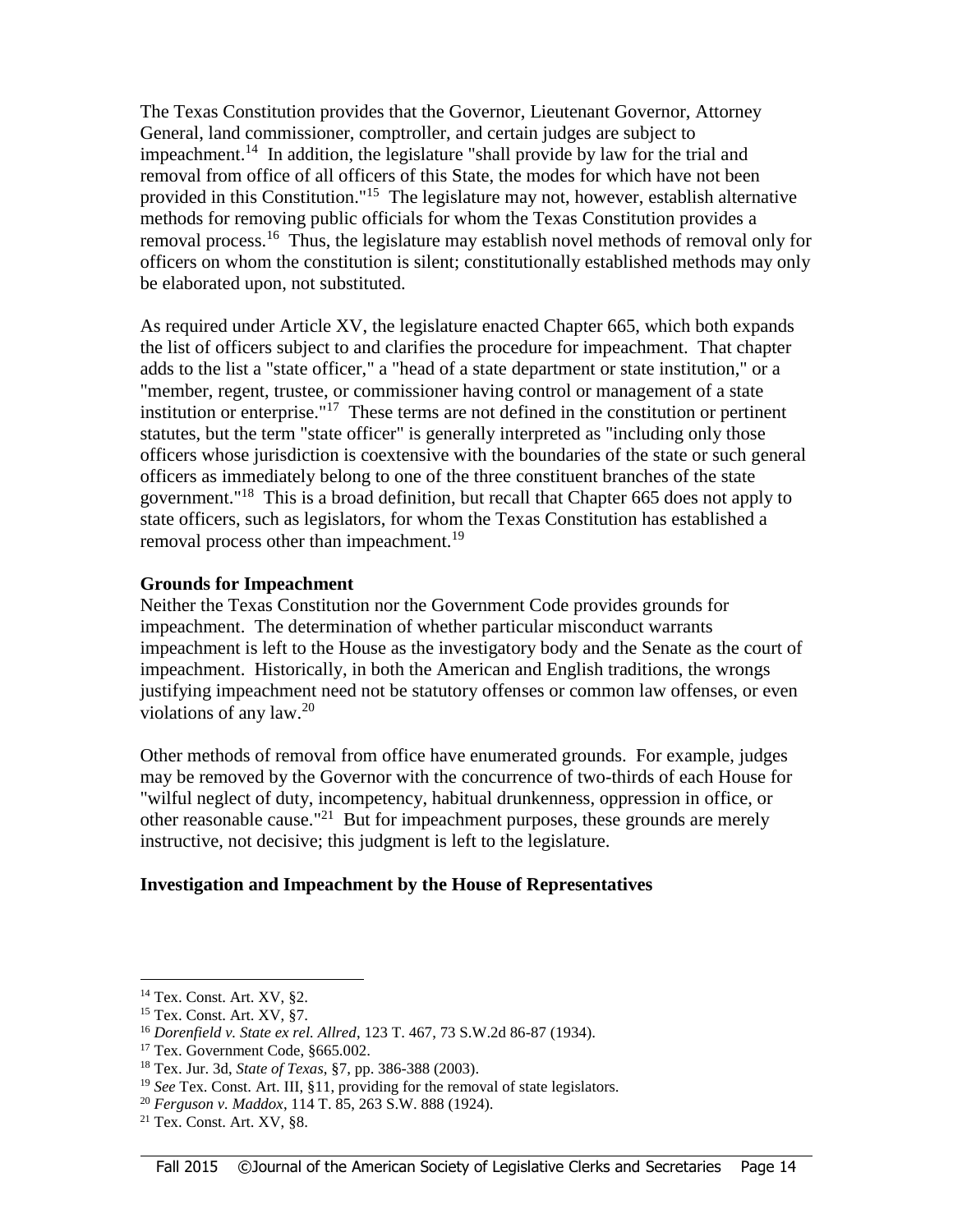The role of the House of Representatives is similar to that of a grand jury in a criminal prosecution. The House investigates, hears witnesses, and determines whether there are grounds justifying impeachment (i.e., the presentment of charges to the Senate).<sup>22</sup>

The House of Representatives may conduct an impeachment proceeding at a regular or called session without further call or action.<sup>23</sup> Neither the House nor the Senate is limited by the scope of the Governor's call for a special session, because impeachment is a judicial, not legislative, function of the legislature.<sup>24</sup> If the House is conducting an impeachment proceeding when a session expires, the House may continue in session or adjourn to a later time to complete the proceeding.<sup>25</sup> If not already in session, the House may be called to convene for an impeachment proceeding by the Governor, by the Speaker of the House upon written petition of 50 or more members, or by a written proclamation signed by a majority of the members of the House.<sup>26</sup> A call to convene triggers certain notification requirements.<sup>27</sup> Once convened for the impeachment proceeding, members of the House are entitled to the same per diem and mileage rate as during a legislative session.<sup>28</sup>

To initiate the proceedings, the Speaker of the House charges a committee with investigating the matter in question, often at the urging of a member's resolution.<sup>29</sup> A private citizen may not initiate impeachment proceedings.<sup>30</sup> The committee, which may be a committee of the whole, conducts the investigation with the power to issue subpoenas and, arguably, to punish for contempt.<sup>31</sup> (For analysis of contempt authority, see the "Senate" section, *infra*.) With few formal rules for this phase, the committee chair largely controls the process. Often the approach has been to investigate, vote on whether grounds exist for impeachment, and then, if appropriate, draft the articles of impeachment and vote on whether to recommend them to the House as a whole.

The articles of impeachment should provide clear notice to the respondent of the alleged grounds for impeachment. Though similar to an indictment, the articles do not have to be written with the same technical precision.<sup>32</sup> If the committee or the House as a whole finds multiple grounds for impeachment, the articles should be itemized so that the Senate may vote on each.<sup>33</sup>

Once the committee has recommended articles of impeachment, the matter comes before the House as a whole, which may continue the investigation or proceed directly to a vote

 $\overline{a}$ 

<sup>22</sup> Tex. Att'y Gen. Op. No. 0-898 (1939).

 $23$  Tex. Government Code,  $§665.003(a)$ .

<sup>24</sup> *Ferguson v. Maddox*, 114 T. 85, 263 S.W. 888 (1924), holding that Tex. Const. Art. III, §40, which limits the subject matter of legislation during special sessions to topics designated by the governor, does not apply to impeachment proceedings under Tex. Const. Art. XV.

 $^{25}$  Tex. Government Code, §665.003(b).

 $26$  Tex. Government Code,  $§665.004(a)$ .

<sup>&</sup>lt;sup>27</sup> Tex. Government Code,  $§665.004(b)$  and (c).

<sup>28</sup> Tex. Government Code, §665.006.

<sup>29</sup> Tex. Att'y Gen. Op. No. 0-898 (1939).

<sup>30</sup> Id.

<sup>31</sup> Tex. Government Code, §665.005; Tex. Const. Art. III, §15.

<sup>32</sup> Tex. Att'y Gen. Op. No. 0-898 (1939).

<sup>33</sup> *See*, e.g., House Resolution 161, 64th Legislature, Regular Session (1975).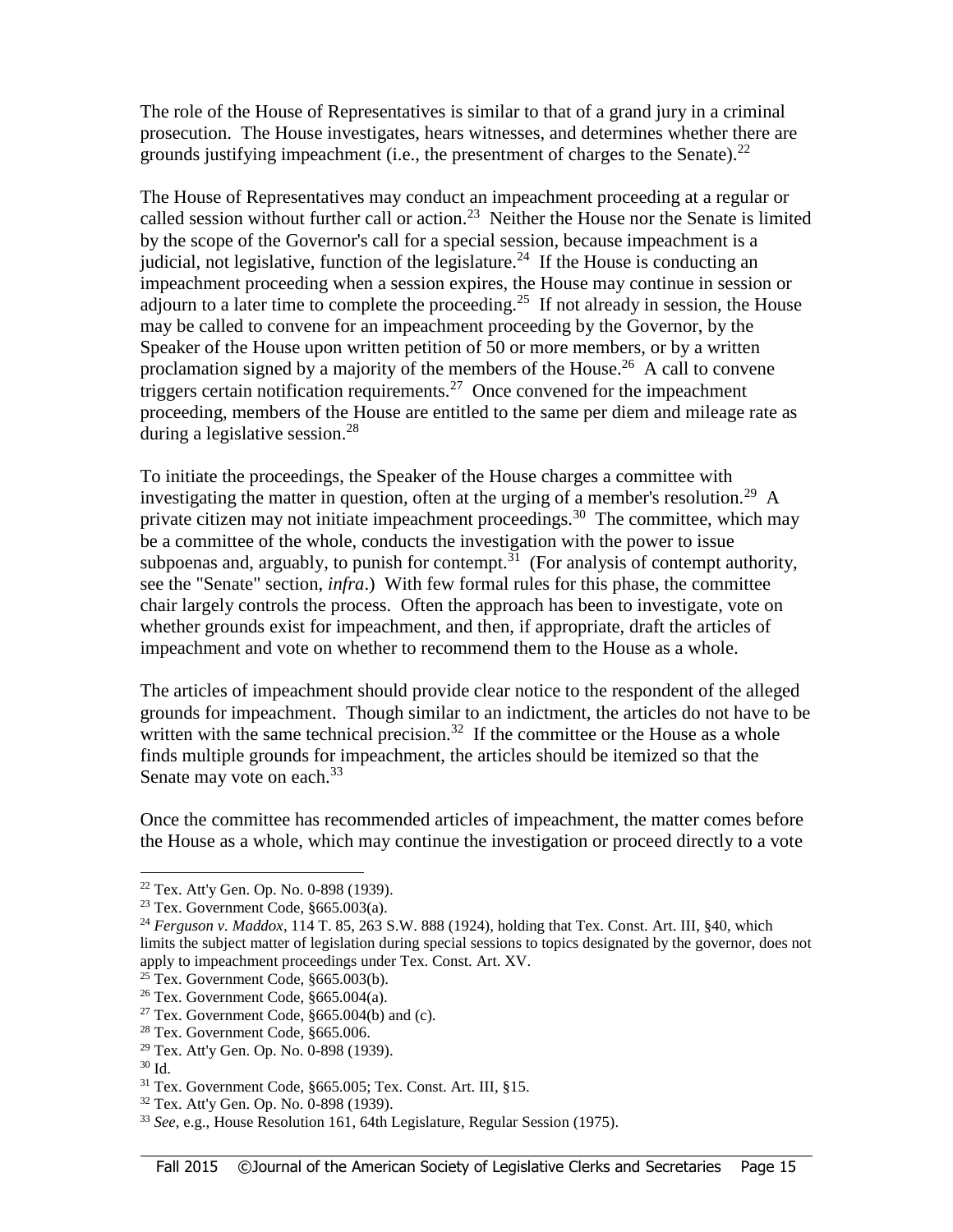on whether to "prefer" the articles to the Senate. The constitution and statutes are silent regarding the requisite vote for preferring the articles, but the consensus is that a majority vote of those present is required.<sup>34</sup>

Here, again, the lack of formal rules affords considerable latitude to the Speaker of the House and parliamentarian. But any attempt by the speaker to thwart the will of the majority would seem to contravene the legislative intent behind Chapter 665, which authorizes a majority of representatives to convene the House for an impeachment proceeding even without the cooperation of the Governor or Speaker.<sup>35</sup> It is unlikely that the enacting legislature intended to allow impeachment proceedings to be initiated, but not completed, without the Speaker's assent.

If the House votes to prefer the articles of impeachment, the respondent is impeached and shall be suspended from the exercise of the duties of his or her office "during the pendency of such impeachment."<sup>36</sup> Although this contradicts the common law principle that the accused is innocent until proven guilty, the drafters of the first state constitution conceived of holding public office as a privilege, not a right.<sup>37</sup> The governor may make a provisional appointment to fill the vacancy in the meantime.<sup>38</sup>

With its duty as grand jury complete, the House of Representatives traditionally assumes the role of prosecutor in the Senate's trial on impeachment.<sup>39</sup> A House committee called a board of managers is appointed to conduct the prosecution.<sup>40</sup> The committee employs outside legal counsel, often including staff from the attorney general's office,  $41$  to assist in the prosecution.

#### **The Senate as a Court of Impeachment**

The Senate is the court of impeachment. It decides both the law and the facts. $42$  It judges the sufficiency of the evidence on the matters in the articles of impeachment, assesses the credibility of witnesses, and renders final judgment on whether the grounds provided in the articles justify conviction.<sup>43</sup>

#### *Convening the Senate*

If the Senate is already in session when the House impeaches the respondent, the House simply presents the articles of impeachment to the Senate, which then sets a day and time to resolve into a court of impeachment.<sup>44</sup> As with the House, the Senate may conduct a trial on impeachment at a regular or called session regardless of the scope of the

l <sup>34</sup> Vernon's Texas Constitution, interpretive commentary to Art. XV, §1, Volume III, 1993 (p. 5).

 $35$  Tex. Government Code, Section  $§665.004(a)(3)$ .

<sup>36</sup> Tex. Const. Art. XV, §5.

 $37$  Vernon's Texas Constitution, interpretive commentary to Art. XV, §5, Volume III, 1993 (p. 9).

<sup>38</sup> Tex. Const. Art. XV, §5.

<sup>39</sup> *Ferguson v. Maddox*, 114 T. 85, 263 S.W. 890 (1924).

<sup>40</sup> *See*, e.g., Senate Journal, p. 563, 23rd Legislature, Regular Session (April 14, 1893).

<sup>41</sup> *See*, e.g., Record of Proceedings of the High Court of Impeachment, p. 47, 64th Legislature (Sept. 3, 1975).

<sup>42</sup> *Ferguson v. Maddox*, 114 T. 85, 263 S.W. 893 (1924).

<sup>43</sup> Tex. Att'y Gen. Op. No. 0-898 (1939).

 $44$  Tex. Government Code,  $§665.022(a)$ .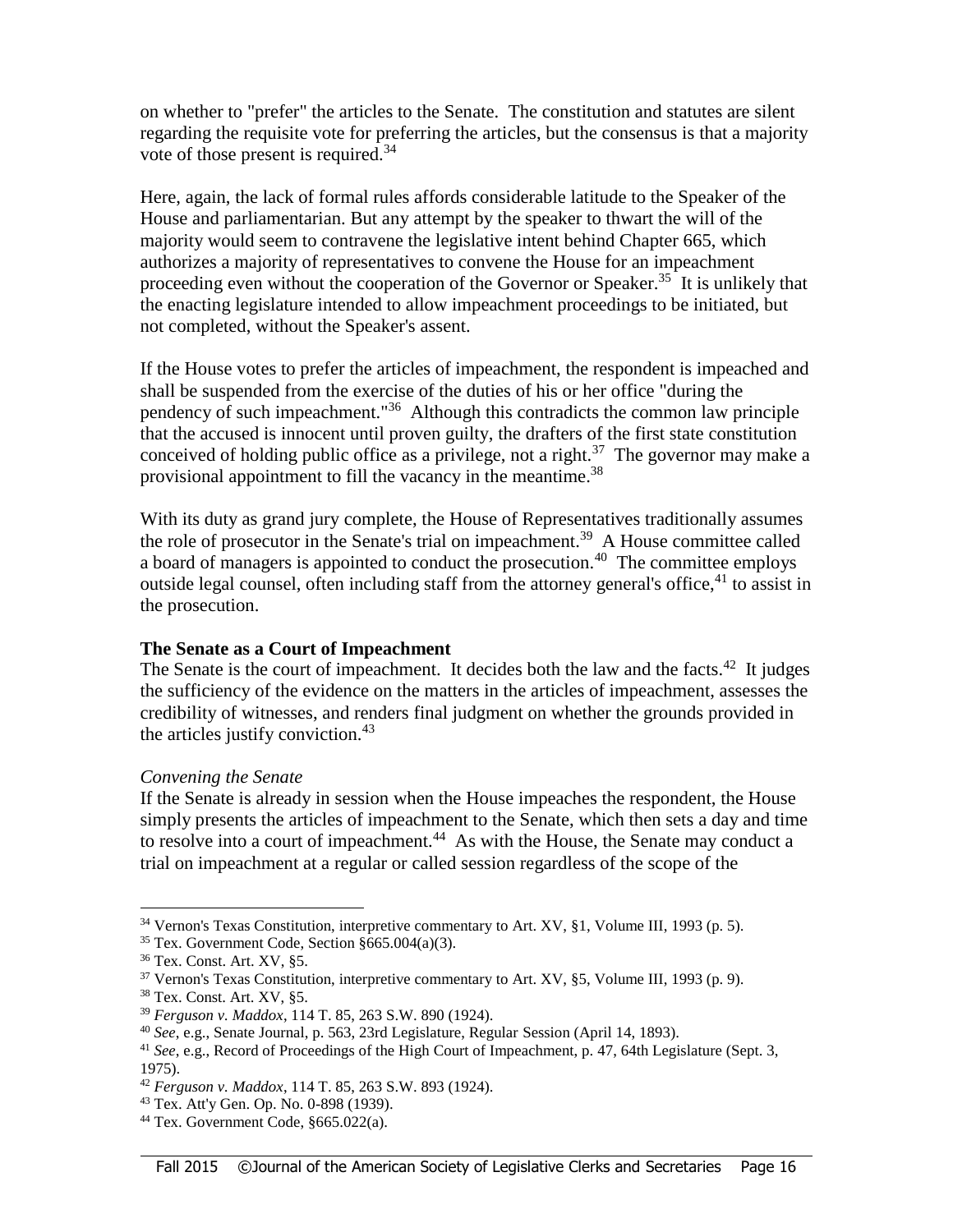Governor's call. $45$  If a trial on impeachment is ongoing at the conclusion of the legislative session, the Senate may continue in session for impeachment purposes or adjourn until a set day and time.<sup>46</sup> On the other hand, if the Senate is not in session when the House impeaches the respondent, the House must deliver a certified copy of the articles to the Governor, the Lieutenant Governor, and each Senator, with various requirements for delivery and recordation.<sup>47</sup> Once the required deliveries are made, the Governor, or another official under one of several contingencies (discussed in the next paragraph) is responsible for issuing a written proclamation fixing a date for convening the Senate.<sup>48</sup> This date must be not later than the 20th day after the issuance of the proclamation, and the proclamation must be published in at least three daily newspapers of general circulation.<sup>49</sup> A copy must be sent to each member of the Senate and to the Lieutenant Governor.<sup>50</sup>

When the Senate is not already in session when the House impeaches, there is some question as to whether the Senate is required to convene for a trial on impeachment. Under Section 665.021, "[i]f the house prefers articles of impeachment against an individual, the Senate shall meet as a court of impeachment." But recall that Section 665.023(b) requires a proclamation to convene the Senate for the trial. The proclamation is to be signed and issued by the Governor; but if the Governor fails to act within 10 days from the date the articles were preferred by the House, the duty falls to the Lieutenant Governor; if the Lieutenant Governor fails to act within 15 days from preferment, the duty falls to the President Pro Tempore of the Senate; and, finally, if the President Pro Tempore fails to act within 20 days from preferment, the duty falls to a majority of the senators. Note, however, that none of the possible issuers are required to issue the proclamation; even the senators themselves, the final contingency, seem to have the choice of whether to sign the proclamation.

If no one issues the proclamation, the Senate will not convene. If the Senate does not convene, it is unclear whether the respondent remains suspended indefinitely or returns to office. An indefinite suspension would effectively remove the respondent from office without a trial on impeachment, which surely contravenes legislative intent and likely violates the United States Constitution's due process clause. But neither the Texas Constitution nor Chapter 665 addresses the timing of the respondent's return to office if no proclamation is issued. A return to office after some designated period of inaction is a reasonable outcome, but it is unclear who would have the authority to set such a time frame. Fortunately, this scenario is unlikely, as it would require the Governor, the Lieutenant Governor, the President Pro Tempore, and a majority of senators to refuse to issue the proclamation.

Finally, if no proclamation has been issued upon the convening of a *legislative* session, the House could force the Senate to consider the matter by passing new articles, which

<sup>45</sup> *Ferguson v. Maddox*, 114 T. 85, 263 S.W. 888 (1924).

<sup>46</sup> Tex. Government Code, §665.022(b).

 $47$  Tex. Government Code,  $§665.023(a)$ .

<sup>48</sup> Tex. Government Code, §665.023(b)

 $49$  Tex. Government Code,  $§665.023(c)$ .

<sup>50</sup> Tex. Government Code, §665.023(d).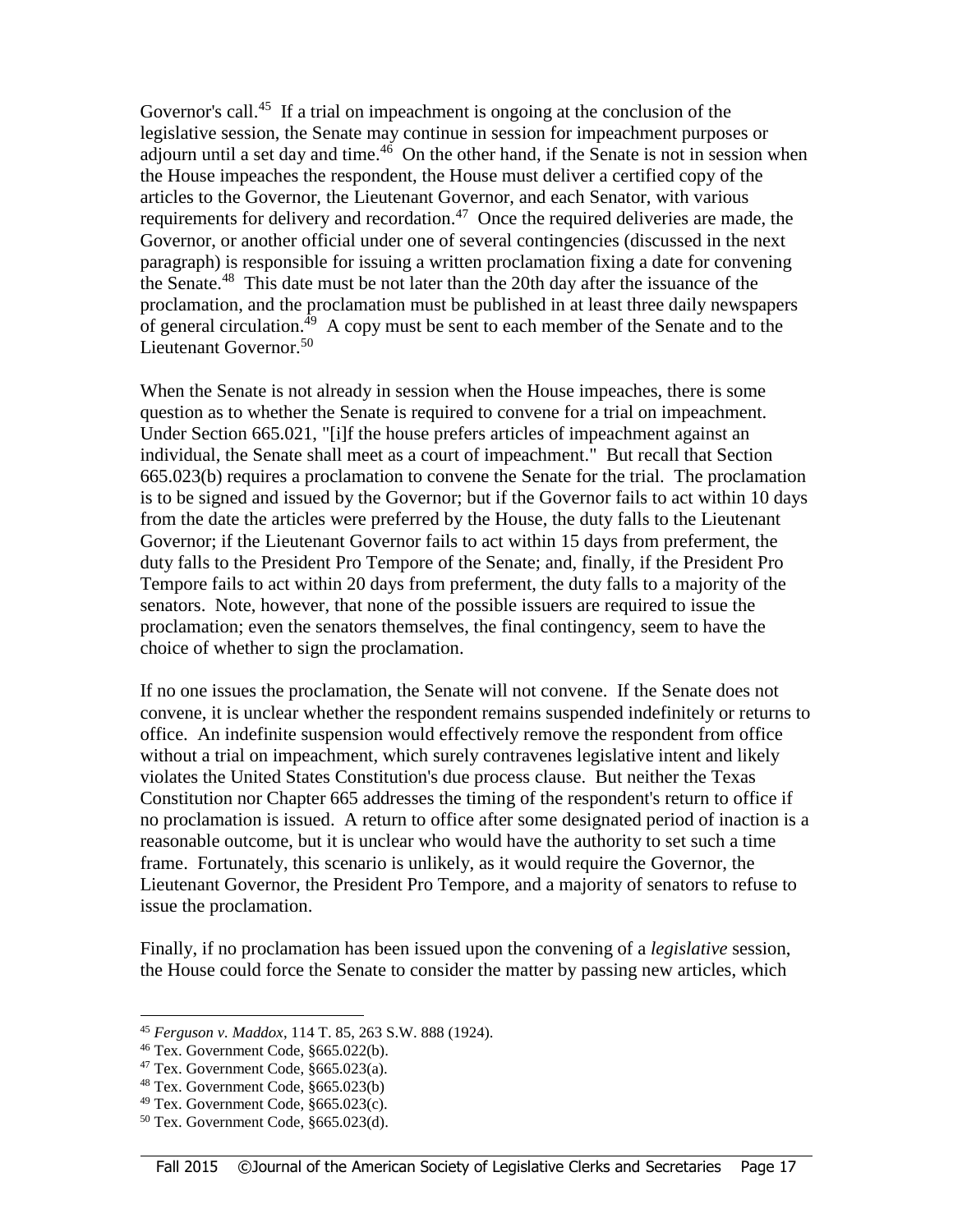would be presented directly to the Senate while in session, circumventing the proclamation required by Section 665.023.

#### *Oath of Impartiality*

The senators shall be under oath or affirmation to impartially conduct the trial.<sup>51</sup> In some cases, the Senate has adopted a resolution providing the text of the oath and naming a particular judge or justice to administer the oath,<sup>52</sup> but this does not appear to be necessary.<sup>53</sup> Typically, a justice of the Texas Supreme Court or of a civil court of appeals administers the oath to the presiding officer, and then, after a roll call, the presiding officer administers the same or a similar oath to each senator.<sup>54</sup> Any absent senators are sworn in upon arrival.<sup>55</sup> The presiding officer also administers oaths to court reporters, transcribers, and certain other personnel.<sup>56</sup>

There are no formal requirements for the text of the oath itself. The oath administered in the trial on impeachment of Judge O.P. Carrillo is typical: "You, and each of you, do solemnly swear or affirm that you will impartially try [the respondent] upon the impeachment charges submitted to you by the House of Representatives and a true verdict render according to the law, and the evidence, so help you God."<sup>57</sup>

#### *Rules of Procedure*

The Senate adopts rules of procedure for the trial on impeachment,<sup>58</sup> and there are no substantive requirements for those rules. In the trial on impeachment of Governor James Ferguson, a special committee to formulate the rules of procedure was appointed by simple resolution,<sup>59</sup> and the committee's recommended rules were adopted by the Senate in the form of a committee report. $60$  The same approach was taken in the trials on impeachment of Commissioner W.L. McGaughey<sup>61</sup> and Judge J.B. Price.<sup>62</sup> In the trial on impeachment of Judge O.P. Carrillo, a resolution containing proposed rules was referred

<sup>51</sup> Tex. Const. Art. XV, §3.

<sup>52</sup> *See* Senate Resolution 4, Record of Proceedings of the High Court of Impeachment, pp. 9-10, 64th Legislature (1975), regarding O.P. Carrillo; *See also* Senate Journal, p. 582, 23rd Legislature, Regular Session (April 17, 1893), regarding W.L. McGaughey.

<sup>53</sup> *See* Senate Journal, p. 636, 23rd Legislature, Regular Session (April 24, 1893), in which previously absent senators were administered the oath by an associate justice of the civil court of appeals despite the initial resolution (p. 583, discussed *supra*) calling for administration by the chief justice or an associate justice of the Texas Supreme Court.

<sup>&</sup>lt;sup>54</sup> See Record of Proceedings of the High Court of Impeachment, pp. 18-19, 64th Legislature (Sept. 3, 1975).

<sup>55</sup> *See* Senate Journal, p. 636, 23rd Legislature, Regular Session (April 24, 1893).

<sup>56</sup> *See* Record of Proceedings of the High Court of Impeachment, pp. 18-19, 64th Legislature (Sept. 3, 1975).

<sup>57</sup> Id.

<sup>58</sup> Tex. Government Code, §665.024.

<sup>59</sup> Senate Resolution 39, 35th Legislature, Second Called Session (1917).

<sup>60</sup> Senate Journal, pp. 71-73, 35th Legislature, Second Called Session (Aug. 27, 1917).

<sup>61</sup> Senate Journal, pp. 634-636, 23rd Legislature, Regular Session (April 24, 1893).

 $62$  Senate Journal, p. 10, 42nd Legislature, Second Called Session (Sept. 10, 1931).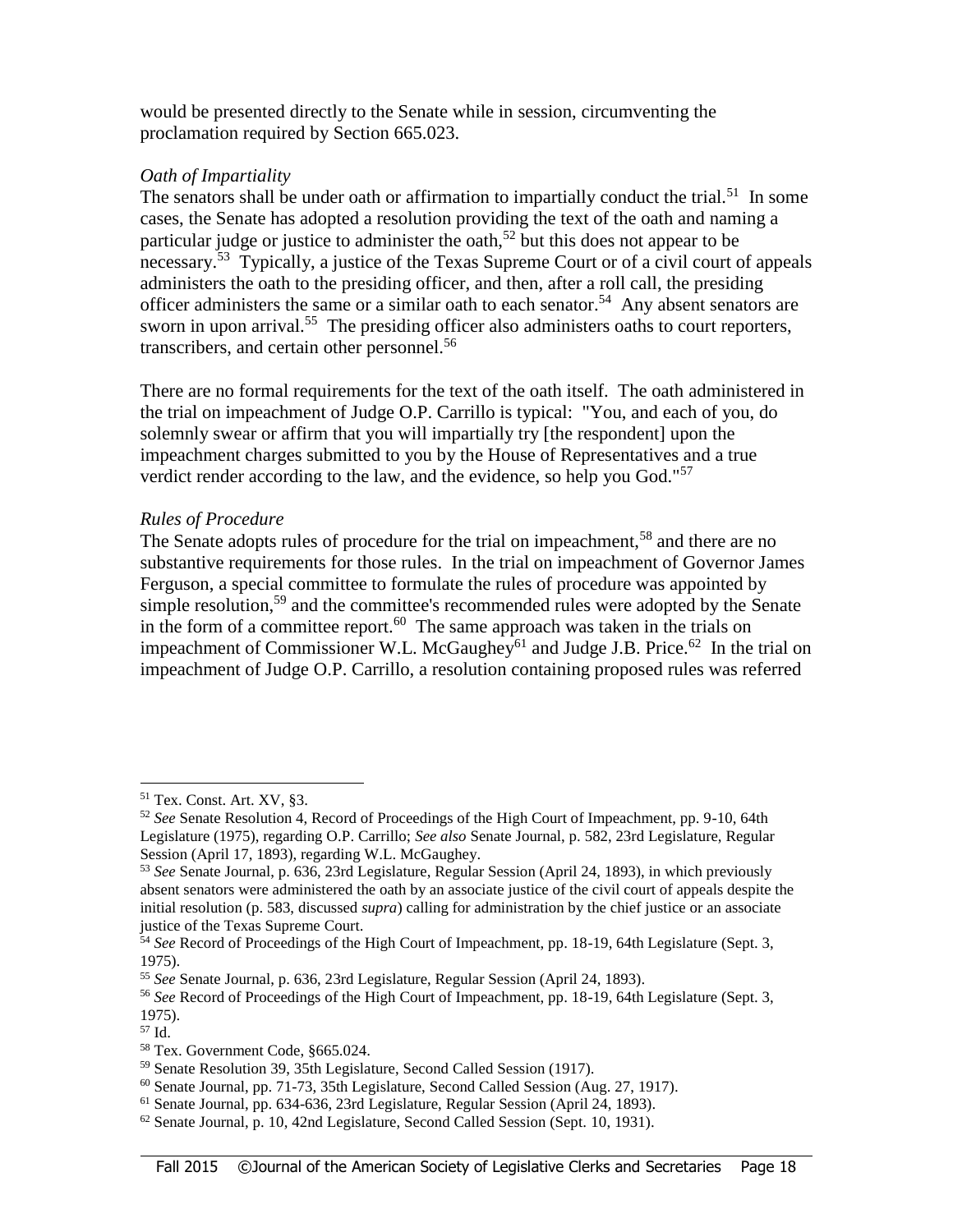to the Committee on Administration.<sup>63</sup> The committee amended and passed the resolution, and the Senate as a whole considered further amendments before adopting it.<sup>64</sup>

Past trials on impeachment have operated under fairly similar rules, <sup>65</sup> but these precedents are not binding. Typically, the rules grant floor privileges to the respondent and his or her counsel and to the prosecution and its counsel. They usually set forth the form of subpoenas to be issued by the Senate, as well as the timing and form requirements of the respondent's answers and demurrers. They prescribe the oath to be administered to witnesses. The respondent and the prosecution are usually authorized to invoke what is commonly called "The Rule," which concerns the sequestration of expected witnesses when other testimony or evidence is introduced. More broadly, the rules for a trial on impeachment typically incorporate the rules of procedure from the most recent legislative session to the extent they are not inconsistent with trial rules.

In past trials on impeachment, the rules have been particularly consistent regarding the disposition of motions and objections by the parties, including questions concerning the admissibility of evidence.<sup>66</sup> Upon a motion or incidental question, the presiding officer may either submit the question to a vote of the members of the Senate or, if no senator objects, rule on the matter unilaterally. In contrast, the respondent's exceptions and demurrers typically may be resolved only by a majority vote of all members present.<sup>67</sup> In most cases, the rules of procedure incorporate Texas' rules of evidence to the extent applicable.<sup>68</sup>

When meeting as a court of impeachment, the senators and lieutenant governor receive the same mileage rate and per diem as during a legislative session. If the Senate is not in session as a court of impeachment for more than four consecutive days because of recess or adjournment, however, the members and lieutenant governor are not entitled to a per diem for those days.<sup>69</sup> Because per diem and mileage are provided by statute, the rules of procedure need not address the subject.

#### *Attendance of Senators*

l

Under Section 665.026, each senator "*shall* be in attendance when the Senate is meeting as a court of impeachment" (emphasis added). Under Texas' Code Construction Act,

<sup>&</sup>lt;sup>63</sup> Senate Resolution 4, Record of Proceedings of the High Court of Impeachment, pp. 10-17, 64th Legislature (1975).

<sup>&</sup>lt;sup>64</sup> Record of Proceedings of the High Court of Impeachment, pp. 20-45, 64th Legislature (Sept. 3, 1975).

<sup>65</sup> *See*: For Carrillo, Record of Proceedings of the High Court of Impeachment, pp. 10-17, 20-25, 64th Legislature (Sept. 3, 1975); for Price, Senate Journal, pp. 18-23, 42nd Legislature, Second Called Session (Sept. 10, 1931); for Ferguson, Senate Journal, pp. 71-73, 35th Legislature, Second Called Session (Aug. 27, 1917); for McGaughey, Senate Journal, pp. 634-636, 23rd Legislature, Regular Session (April 24, 1893).

<sup>66</sup> *See* Rules 5-6 (Carrillo), Rule 14 (Price), Rule 14 (Ferguson), and Rule 5 (McGaughey), as seen in the citations listed in Footnote 57.

<sup>67</sup> *See* Rule 7 (Price), Rule 7 (Ferguson), and Rule 12 (McGaughey), as seen in the citations listed in Footnote 57.

<sup>68</sup> *See* Rule 14 (Price), Rule 14 (Ferguson), and Rule 5 (McGaughey), as seen in the citations listed in Footnote 57.

<sup>69</sup> Tex. Government Code, §665.028.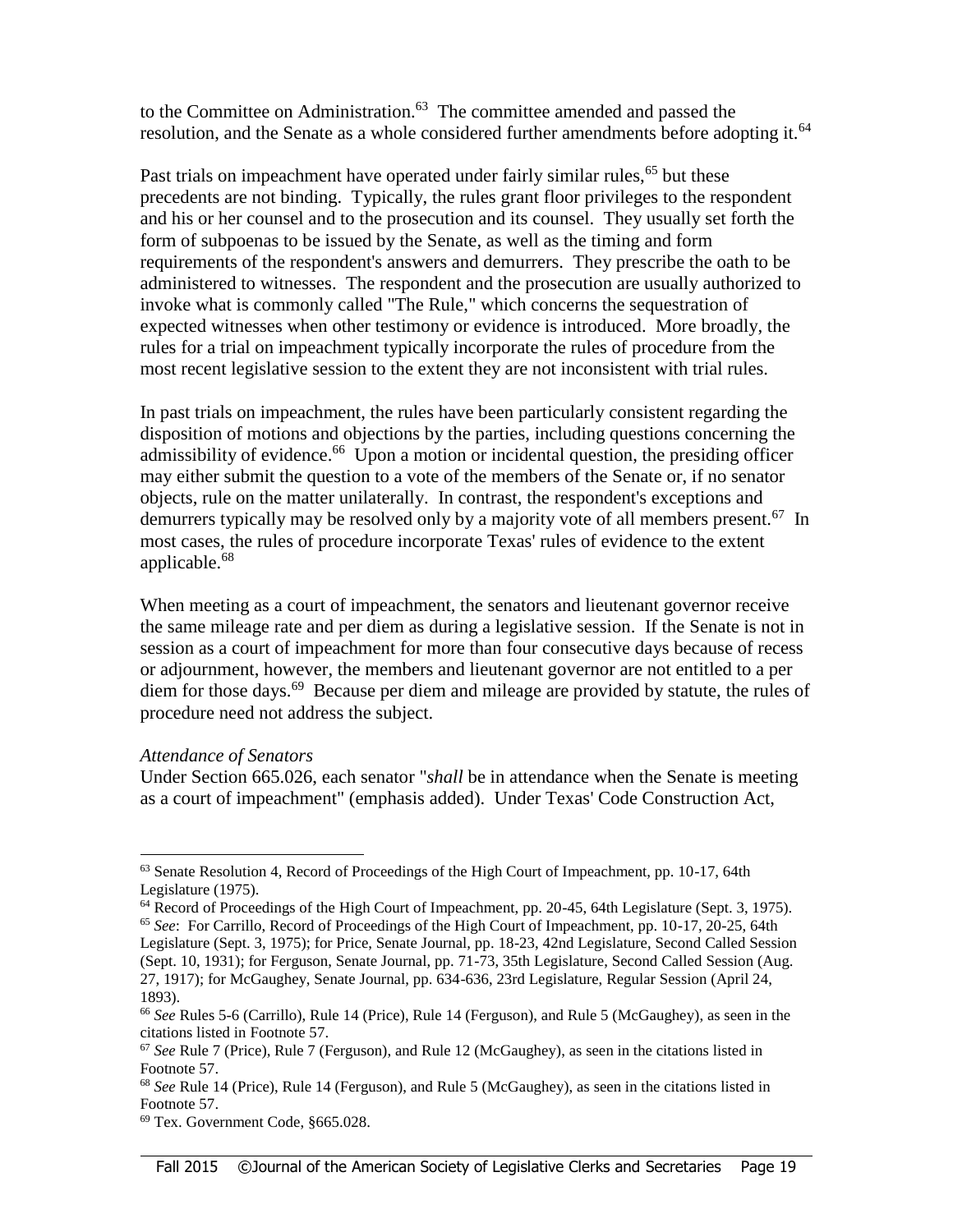"shall" imposes a duty whereas "must" creates a condition precedent, or prerequisite.<sup>70</sup> By using "shall," Section 665.026 imposes a duty on each senator to attend all meetings of the court of impeachment, but full attendance is not a prerequisite to proceeding with the trial because "must" is not used. Instead, the standard quorum under the constitution- -two-thirds of all senators--applies to trials on impeachment.<sup>71</sup> Provided a quorum is met, the senators' duty to attend is a firm recommendation, not an absolute requirement.

Because two-thirds of the members make a quorum and the concurrence of two-thirds of members *present* is necessary to convict,<sup>72</sup> a respondent could theoretically be convicted by just 14 of 31 senators. Given the senators' role as both judge and jury in trials on impeachment, this possibility may be troubling. In practice however, strong attendance is likely because a trial on impeachment is a rare, highly consequential, and closely watched political event. Moreover, the alternative--requiring all senators to be present for all proceedings of the trial on impeachment--would likely be problematic. An illness or prior obligation of a single senator would bring the proceedings to a halt. Further, such a requirement would allow a single senator to delay the trial by refusing to attend and remaining outside the jurisdiction of the enforcement procedures (discussed in the next paragraph). Because a respondent is suspended from office once the House of Representatives votes to impeach, $^{73}$  the suspension would continue indefinitely without trial in this scenario. To avoid such dilemmas, the legislature opted to stop short of requiring full attendance at trials on impeachment.

Although full attendance is not necessary, the senators' duty to attend is enforceable through the Senate's broad authority to compel the attendance of absent members. The constitution authorizes the Senate to "compel the attendance of absent members, in such manner and under such penalties" as it may provide, regardless of whether the two-thirds quorum is met.<sup>74</sup> The Senate may provide for the manner of compulsion in its rules, including by simply incorporating the relevant legislative rule of procedure.<sup>75</sup> As in legislative sessions, the jurisdiction to compel attendance ends at the Texas border.

#### *Respondent's Rights*

In Article XV, the word "trial" is used in its ordinary accepted meaning;  $^{76}$  the respondent is guaranteed a full and fair trial on the charges against him or her.<sup>77</sup> As a matter of due process, the respondent must be sufficiently informed by the articles of impeachment of the nature of the charges. The respondent must be given an opportunity to appear before the court of impeachment and confront the witnesses and evidence against him or her.<sup>78</sup>

 $\overline{a}$ 

<sup>70</sup> Tex. Government Code, §311.016.

 $71$  Tex. Const. Art. III,  $§10$ .

<sup>72</sup> Tex. Const. Art. XV, §3.

<sup>73</sup> Tex. Const. Art. XV, §5.

 $74$  Tex. Const. Art. III,  $\S 10$ .

<sup>75</sup> *See* Rule 5.04, Senate Rules, 84th Legislature (adopted Jan. 21, 2015).

<sup>76</sup> *Dorenfield v. State ex rel. Allred*, 123 T. 467, 73 S.W.2d 83 (1934).

<sup>77</sup> *Matter of Laughlin*, 153 T. 183, 265 S.W.2d 805 (1954); appeal dismissed 75 S.Ct. 84, 348 U.S. 859, 99 L.Ed. 677.

<sup>78</sup> Tex. Att'y Gen. Op. No. 0-898 (1939).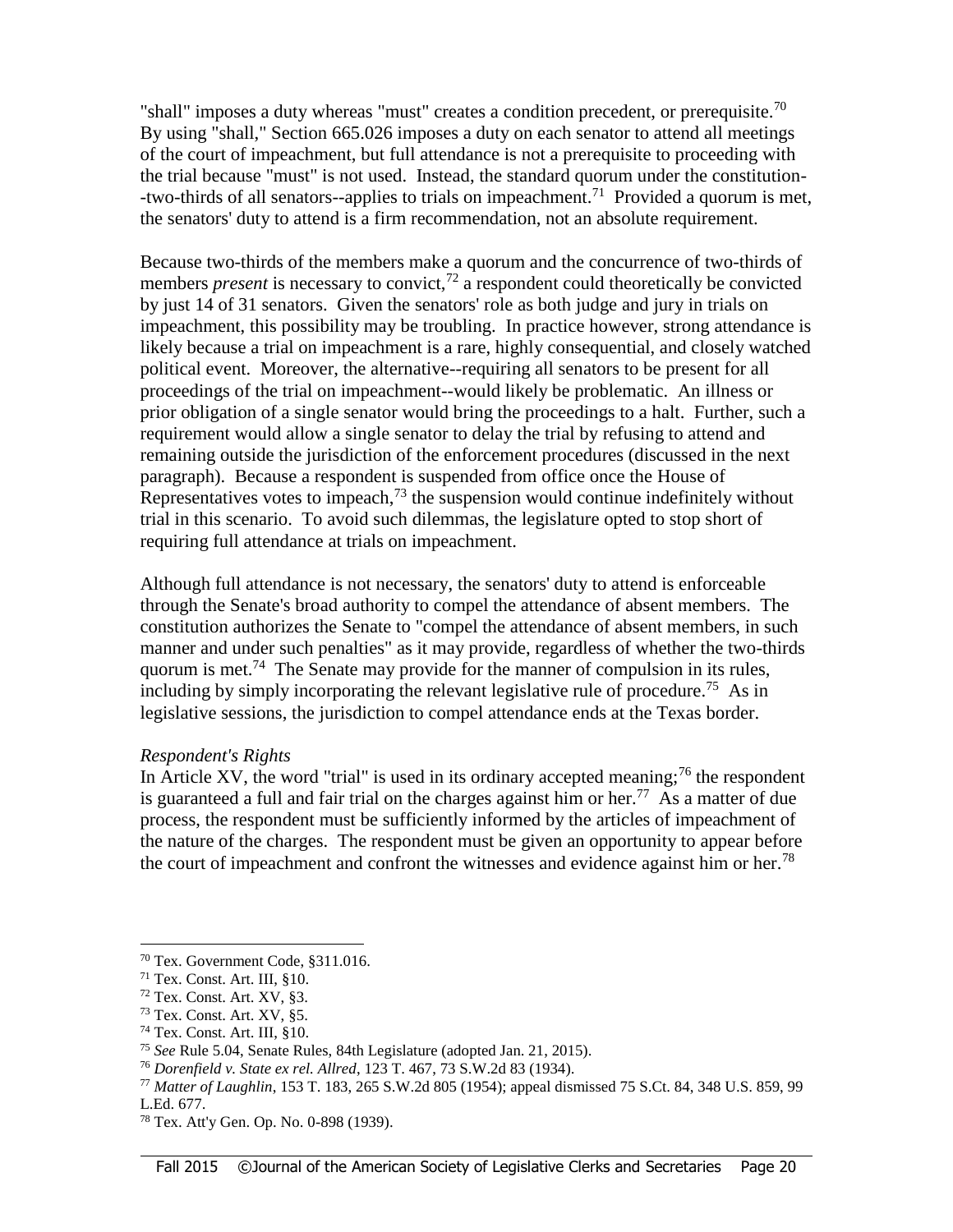Notifying the respondent of the charges and date of commencement of the trial is essential. In the trial on impeachment of Judge O.P. Carrillo, the Senate adopted a resolution instructing the secretary of the Senate to transmit to the respondent copies of the articles of impeachment, the governor's proclamation convening the Senate, and the resolution itself.<sup>79</sup> In the trial of Commissioner W.L. McGaughey, a writ of summons containing the text of the articles and the date of commencement was served to the respondent by the sergeant-at-arms.<sup>80</sup> When the respondent appears on the day of commencement, he or she files an answer to the articles or may request additional time to prepare an answer. If the respondent fails to appear, the trial proceeds as though the respondent entered a plea of not guilty.<sup>81</sup>

Once the trial begins, the customary rules of procedure should provide ample protection for the respondent, especially because they incorporate the established rules of evidence in Texas to the extent applicable. Proper notification, reasonable rules of procedure and evidence, and the oath of impartiality should alleviate any concerns over due process.

#### *Powers of Senate*

The Senate has broad authority to conduct a trial on impeachment like an ordinary trial. The Senate may employ third parties to execute the orders, mandates, and writs issued while meeting as a court of impeachment, and it may meet in closed session for purposes of deliberation. More broadly, the Senate is authorized to "exercise any other power necessary to carry out its duties under Article XV of the Texas Constitution."<sup>82</sup> Two specific powers warrant further discussion: the power to issue subpoenas and, especially, the power to punish for contempt.

The Senate may issue subpoenas to "compel the giving of testimony" and to "send for persons, papers, books, and other documents."<sup>83</sup> Oddly, the House of Representatives may only "send for persons or papers,"<sup>84</sup> not "books" or "other documents," but this seems to be a distinction without a difference. A subpoena may be issued at the request of the board of managers, the respondent, or a senator. The rules of procedure should prescribe the form of the subpoena and the method of service of process, which should be made in person or by certified or registered mail, if practicable, or alternatively by leaving a copy at the appropriate person's residence or place of business.<sup>85</sup> The sergeantat-arms, as bailiff, oversees the service of the subpoena.

The Senate may punish for contempt when acting as a court of impeachment, but the source and scope of that authority are unclear. Legislative contempt is unique because the power to convict and punish is vested outside the judicial branch. When analyzing a

 $\overline{a}$ 

 $79$  Senate Resolution 1, Record of Proceedings of the High Court of Impeachment, pp. 3-4, 64th Legislature (1975).

<sup>80</sup> Senate Journal, p. 633, 23rd Legislature, Regular Session (April 24, 1893).

<sup>81</sup> *See*, e.g., Rule 13, Record of Proceedings of the High Court of Impeachment, p. 12, 64th Legislature (Sept. 3, 1975).

<sup>82</sup> Tex. Government Code, §665.027.

<sup>83</sup> Id.

<sup>84</sup> Tex. Government Code, §665.005.

<sup>85</sup> *See*, e.g., Record of Proceedings of the High Court of Impeachment, p. 16, 64th Legislature (Sept. 3, 1975).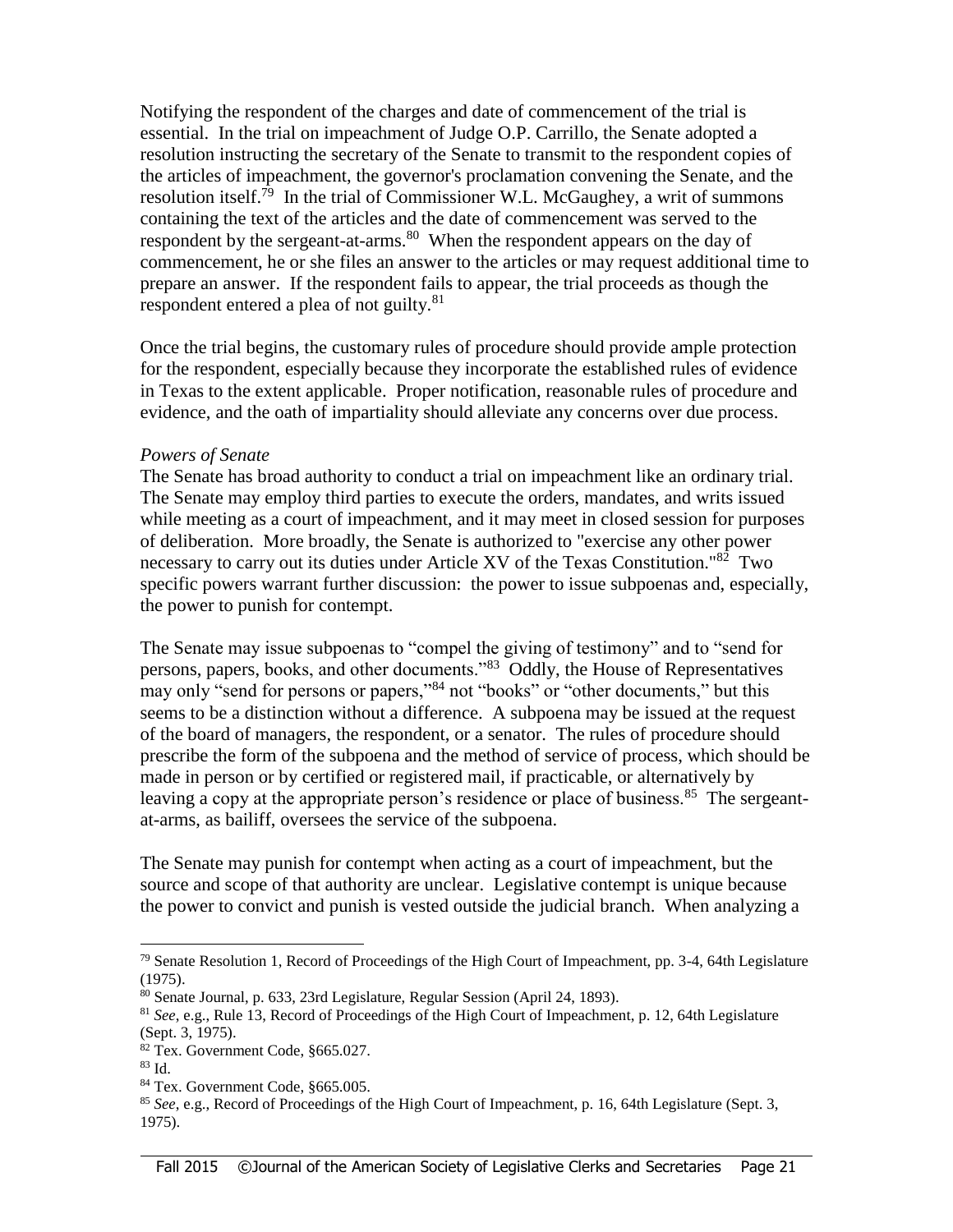legislature's power of contempt as a general matter, the fundamental question is whether that authority is inherent or must be specifically granted to the legislature by the relevant constitution. Many states have held that their legislatures inherently possess contempt power as necessary to carrying out their purposes, including conducting impeachment proceedings, but Texas courts rejected this view long ago. In Texas, adjudicating and punishing contempt is considered a judicial function, so under separation of powers principles<sup>86</sup> the legislature does not have this judicial power unless expressly granted by the constitution.<sup>87</sup> There are, arguably, two such grants of contempt power: Article III, Section 15, and Chapter 665, as authorized by Article XV, Section 7.

Article III, Section 15, is the more straightforward of the two. That provision grants each chamber of the legislature the power to imprison, for not more than 48 hours, any nonmember "for disrespectful or disorderly conduct in its presence, or for obstructing any of its proceedings."<sup>88</sup> This power may be exercised only by the House or Senate as a whole, not by a committee, though a committee may refer a matter to the whole body for judgment.<sup>89</sup> The 48-hour punishment may be imposed anew for each subsequent refusal to testify or other misconduct. $90$ 

The second authorization derives from Article XV, Section 7, which requires the legislature to "provide by law for the trial and removal from office of all officers of this State, the modes for which have not been provided in this Constitution." Pursuant to this, Sections 665.005 and 665.027 (hereafter "Chapter 665 grants") authorize each respective House to "punish for contempt to the same extent as a district court." This authority is subject to the same limitations as a district court's contempt authority,  $91$  which in Texas means that punishment for Chapter 665 contempt may not exceed a \$500 fine, six months in county jail, or both. $92$  By allowing the legislature to impose a punishment more severe than 48-hour imprisonment, the Chapter 665 grants purport to expand the legislature's power of contempt beyond the limits of Article III contempt.

But are the Chapter 665 grants a valid exception to the Texas Constitution's separation of powers framework? The Texas attorney general, in a nonbinding opinion, concluded that a court would likely find these grants to be valid,  $93$  but the courts have yet to weigh in. In laying out the three branches of state government, the constitution specifically states that "no person, or collection of persons, being of one of these departments, shall exercise any power properly attached to either of the others, *except in the instances herein expressly permitted*" <sup>94</sup> (emphasis added). The broad wording of Article XV, Section 7, can hardly be said to "expressly permit" the legislature to usurp judicial authority over contempt. That section does not even mention contempt; in contrast, the Article III grant (discussed *supra*) is unequivocal. Yet the constitutionality of the Chapter 665 grants depends

<sup>86</sup> *See* Tex. Const. Art. II, §1.

<sup>87</sup> *Ex Parte* Gray, 64 Tex. Crim. 311, 342; 144 S.W. 569, 585 (Tex. Crim. App., 1911).

<sup>88</sup> Tex. Const. Art. III, §15.

<sup>89</sup> *Ex parte Youngblood*, 94 Tex. Crim. 330, 338; 251 S.W. 509, 512 (1923).

<sup>90</sup> Id.

<sup>&</sup>lt;sup>91</sup> Tex. Att'y Gen. Op. No. GA-1057 (2014).

<sup>92</sup> Tex. Government Code, §21.002(b).

<sup>93</sup> Tex. Att'y Gen. Op. No. GA-1057 (2014).

<sup>94</sup> Tex. Const. Art. II, §1.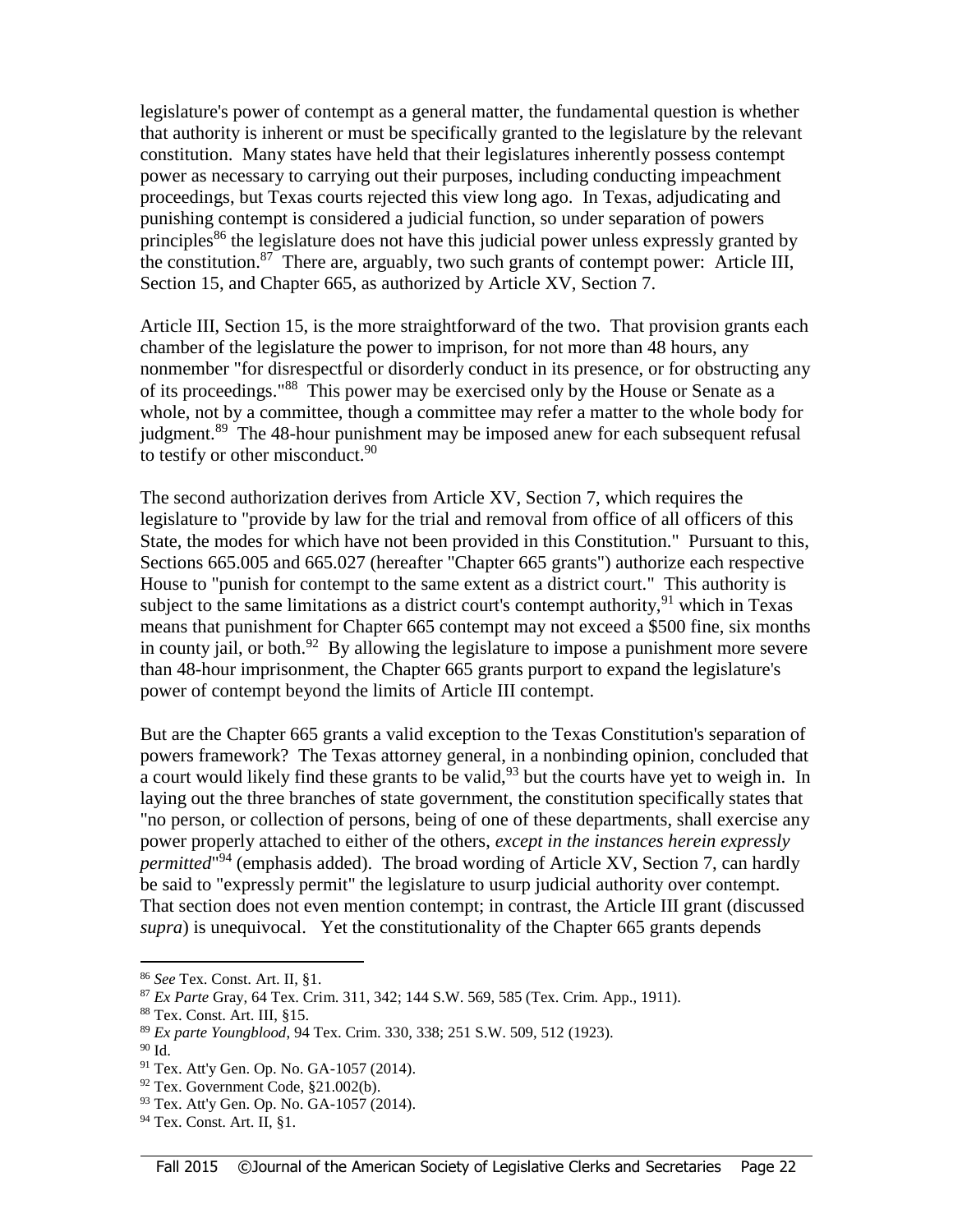entirely on such an interpretation of Section 7. Without express permission from the constitution, a statute simply cannot grant a judicial power to the legislature under Texas' separation of powers jurisprudence.

Further muddying the waters, Article XV, Section 7, applies only to impeachment proceedings against "officers of this State, the modes for which have not been provided in this Constitution." Because Section 2 of that article does provide the mode of removal for the Governor, Lieutenant Governor, Attorney General, et al., Section 7 does not apply to impeachment proceedings against those officials. So even if the Chapter 665 grants of contempt power are authorized by Section 7 that authorization extends only to impeachment proceedings against officials not listed in Section 2. Thus, reading Section 7 broadly enough to validate the Chapter 665 grants would result in a bizarre system in which the permissible punishment for contempt in an impeachment proceeding against, say, a regent of a state university is significantly more severe than in an impeachment proceeding against the governor. Surely the drafters of the Texas Constitution did not intend such an inconsistency, casting more doubt on the constitutionality of the Chapter 665 grants.

Assuming, despite the preceding analysis, that Chapter 665 contempt authority is a valid exception to the doctrine of separation of powers, the question of the interplay between the two sources of legislative contempt authority remains. This issue centers on the differing limitations on punishment for the two grants. Recall that Article III, Section 15, limits punishment for contempt to imprisonment for 48 hours, whereas Chapter 665 authorizes a \$500 fine, six months in county jail, or both.<sup>95</sup> If both grants are available as alternatives in impeachment proceedings, the Chapter 665 grant renders the Article III grant practically meaningless because the maximum punishment for the former greatly exceeds that of the latter. Nonetheless, while the availability of a more severe punishment may appeal to legislators, it would be prudent to opt for the constitutionally sturdy Article III contempt.

Finally, note that the legislature by statute has created another offense, contempt of legislature, which is not expressly authorized by the Texas Constitution but is nonetheless valid because the judicial branch, not the legislature, must try and convict the perpetrator.<sup>96</sup> While the conduct giving rise to this offense relates to the legislature, the authority to try and convict the perpetrator remains, as usual, with the judicial branch, so this offense raises no separation of powers concerns. Though likely slower, and being out of the legislature's control, this is another tool available to each legislative body during impeachment proceedings.<sup>97</sup>

#### *Final Judgment and Consequences of Conviction*

Once the Senate convenes as a court of impeachment, the trial must continue until the matter is disposed of by final judgment on the articles of impeachment.<sup>98</sup> The

 $95$  Tex. Government Code,  $§21.002(b)$ .

<sup>&</sup>lt;sup>96</sup> Tex. Government Code, §301.026, et seq.

 $97$  Tex. Att'y Gen. Op. No. GA-1057 (2014).

<sup>98</sup> *Ferguson v. Maddox*, 114 T. 85, 263 S.W. 892 (1924).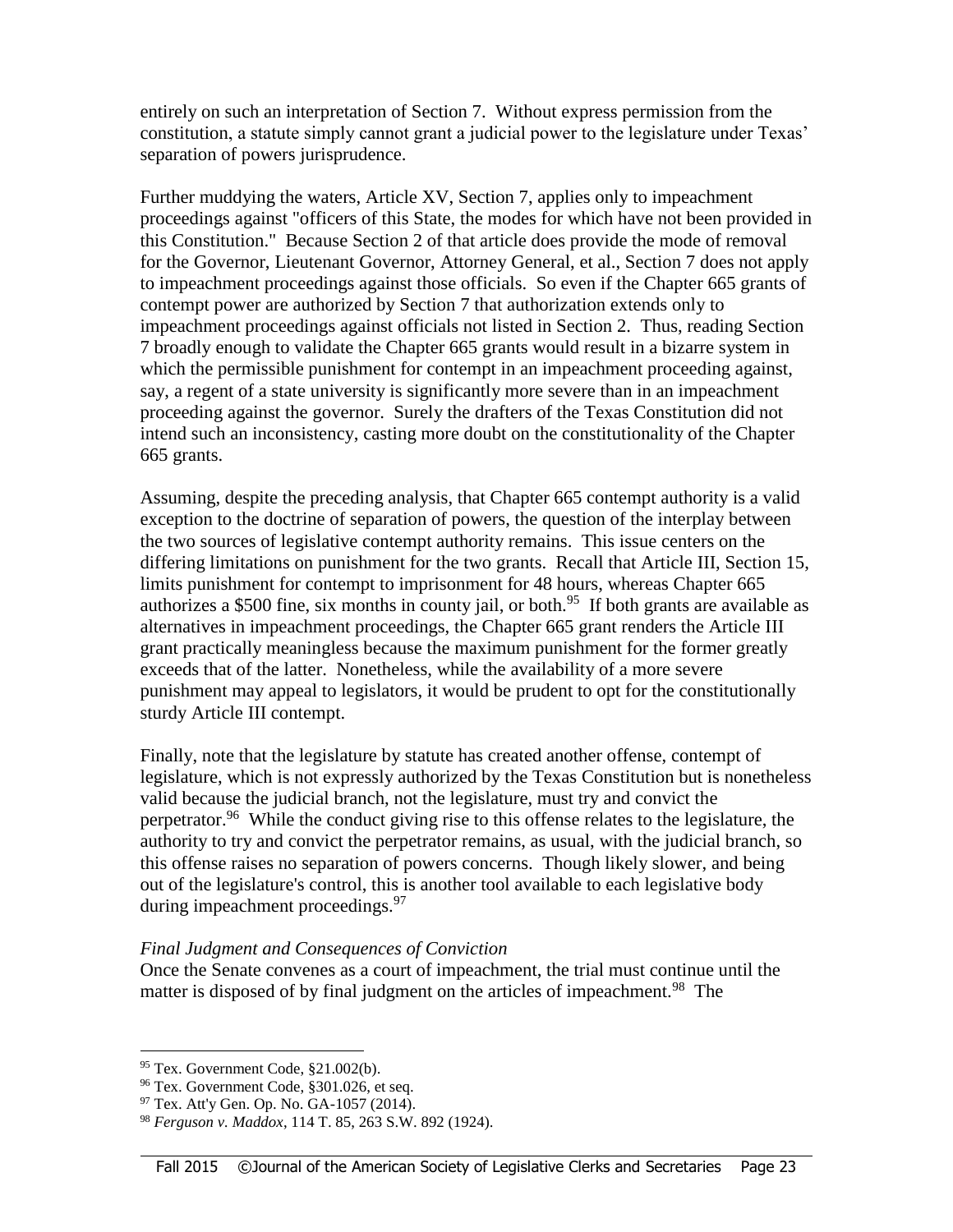prosecution bears the burden of proof, and a concurrence of two-thirds of senators present is required to convict.  $99$ 

The standard of proof-whether it is preponderance of the evidence, clear and convincing evidence, or evidence beyond a reasonable doubt-is unclear. In the trial on impeachment of Judge O.P. Carrillo, the rules of procedure specified that the standard of proof was beyond a reasonable doubt.<sup>100</sup> The issue was not considered in any other trial on impeachment. For other methods of removal, the standard has been a preponderance of the evidence<sup>101</sup> or clear and convincing evidence.<sup>102</sup> Given the many differences between criminal proceedings and trials on impeachment, there is little reason to infer that the constitution or Government Code requires a standard of proof above a preponderance of the evidence.

The Senate is not required to vote on every article of impeachment, and any article that is not voted on is considered dismissed without a decision on the merits.<sup>103</sup> An article is sustained only if two-thirds of the present senators vote to convict the respondent on that article. If not, the article is not sustained, and if none of the articles are sustained, the respondent is acquitted. On the other hand, if any of the articles are sustained, the respondent is convicted. In the trial on impeachment of Judge O.P. Carrillo, the Senate declined to consider additional articles once it had voted to sustain one article, reasoning that doing so would be superfluous.<sup>104</sup> In contrast, in the trial on impeachment of Governor James Ferguson, the Senate voted on each article even after sustaining one of them.<sup>105</sup> A conviction under this approach may be more likely to withstand an appeal because the more articles the Senate sustains, the less likely the conviction will be overturned.

After voting on the punishment, the Senate has generally appointed a committee to draft a final judgment of either conviction or acquittal. The committee's draft, in the form of a committee report, may be amended on the Senate floor.<sup>106</sup> The final judgment should note which articles were sustained, if any, and by what vote, as well as the punishment for conviction, if appropriate. Presumably, the two-thirds requirement also applies to the vote to adopt the final judgment. A copy of the final judgment should be enrolled and certified by the presiding officer and secretary of the Senate, printed in the Senate Journal, and deposited in the office of the secretary of state.

Even if the respondent resigns from office before final judgment, the trial on impeachment may proceed and final judgment may still be rendered. While resignation

<sup>99</sup> Tex. Const. Art. XV, §3.

<sup>&</sup>lt;sup>100</sup> Record of Proceedings of the High Court of Impeachment, pp. 13, 21, 64th Legislature (Sept. 3, 1975). <sup>101</sup> *Matter of Carrillo*, 542 S.W.2d 105 (Sup.1976), regarding removal of district judge under Art. V, §1-a. <sup>102</sup> Matter of Laughlin, 153 T. 191, 265 S.W.2d 809 (1954), regarding removal of district judge under Art. XV, §6; appeal dismissed 75 S.Ct. 84, 348 U.S. 859, 99 L.Ed. 677.

<sup>103</sup> *See* for Carrillo, Record of Proceedings of the High Court of Impeachment, pp. 1559-1560, 64th Legislature (Jan. 23, 1976); *See also Matter of Carillo*, 542 S.W.2d 105 (Sup. 1976); *See* for Price, Senate Journal, p. 691, 42nd Legislature, Second Called Session (Sept. 30, 1931).

<sup>&</sup>lt;sup>104</sup> Record of Proceedings of the High Court of Impeachment, p. 1571, 64th Legislature (Jan. 23, 1976).

<sup>&</sup>lt;sup>105</sup> Senate Journal, pp. 882-906, 35th Legislature, Third Called Session (Sept. 25, 1917).

<sup>106</sup> Senate Journal, p. 991, 35th Legislature, Third Called Session (Sept. 25, 1917).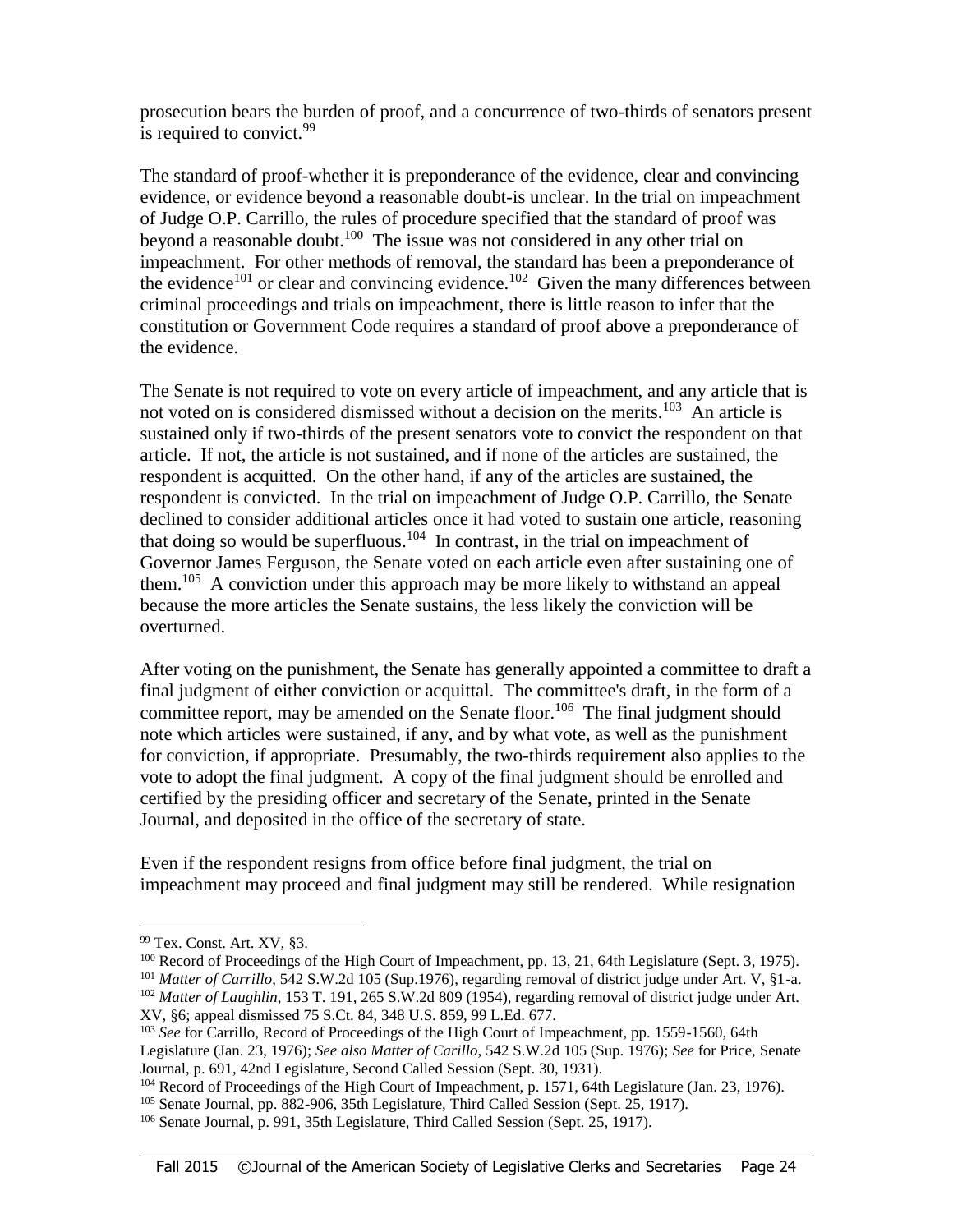makes the question of removal moot, the possibility of disqualification remains. In the trial on impeachment of Governor James Ferguson, the governor participated in the trial, but when the members voted to sustain the articles against him, he resigned before a final judgment could be drafted and adopted. The Senate proceeded anyway, and a court later held that the final judgment removing and disqualifying the governor was not void because of the resignation.<sup>107</sup>

Under Article XV, Section 4, the punishment for conviction "shall extend only to removal from office, and disqualification from holding any office of honor, trust or profit under this State." Removal and disqualification are the only permissible punishments for a conviction in a trial on impeachment; the Senate may not, for example, impose fines or imprisonment on the respondent, nor may it disqualify the respondent's spouse from holding office. $108$ 

The issue of whether the Senate may bifurcate the punishment for conviction has been the subject of much debate in past trials on impeachment. A conviction clearly results in removal from present office, but the language of Article XV, Section 4 is unclear as to whether the Senate may vote to remove the respondent but not disqualify him or her from future office. No statute addresses this matter. Most recently, in the trial on impeachment of Judge O.P. Carrillo, the Senate first voted to convict and remove and then voted on whether to disqualify, so the punishment was treated as bifurcated.<sup>109</sup> In the trial of Judge J.B. Price, however, a majority of members voted to sustain a point of order that the punishment was indivisible, not subject to bifurcation.<sup>110</sup> Finally, in the trial of Governor James Ferguson, the Senate voted to sustain the articles of impeachment before deciding whether the punishment was indivisible. In that trial, the committee appointed to draft the final judgment produced two reports, a majority report treating the punishment as indivisible and a minority report treating the punishment as bifurcated. The Senate adopted the majority report.<sup>111</sup> Taken together, these precedents suggest that the Senate has discretion over whether to disqualify a convicted respondent.

In addition to the Senate's punishment, a convicted respondent "shall also be subject to indictment, trial and punishment according to law." $112$  Though not stated expressly, presumably an acquitted respondent would also remain subject to judgment by a traditional court. To some, this is an exception to the bar on double jeopardy;<sup>113</sup> to others, the trial on impeachment does not constitute a criminal proceeding, so no double jeopardy issue arises. In any case, this provision makes clear that a respondent's conviction or acquittal on impeachment does not insulate him or her from more conventional punishments for the alleged misconduct, like fines or imprisonment.<sup>114</sup>

<sup>107</sup> *Ferguson v. Maddox*, 114 T. 85, 263 S.W. 893 (1924).

<sup>108</sup> *Dickson v. Strickland*, 114 Tex. 176, 265 S.W. 1024 (1924).

<sup>&</sup>lt;sup>109</sup> Record of Proceedings of the High Court of Impeachment, pp. 1560-1564, 64th Legislature (Jan. 23, 1976).

<sup>110</sup> Senate Journal, p. 684, 42nd Legislature, Second Called Session (Sept. 30, 1931).

<sup>111</sup> Senate Journal, p. 995, 35th Legislature, Third Called Session (Sept. 25, 1917).

<sup>112</sup> Tex. Const. Art. XV, §4.

<sup>113</sup> Vernon's Texas Constitution, interpretive commentary to Art. XV, §4, Volume III, 1993 (p. 8).

<sup>114</sup> *See* Vernon's Texas Constitution, interpretive commentary to Art. XV, §4, Volume III, 1993 (p. 8).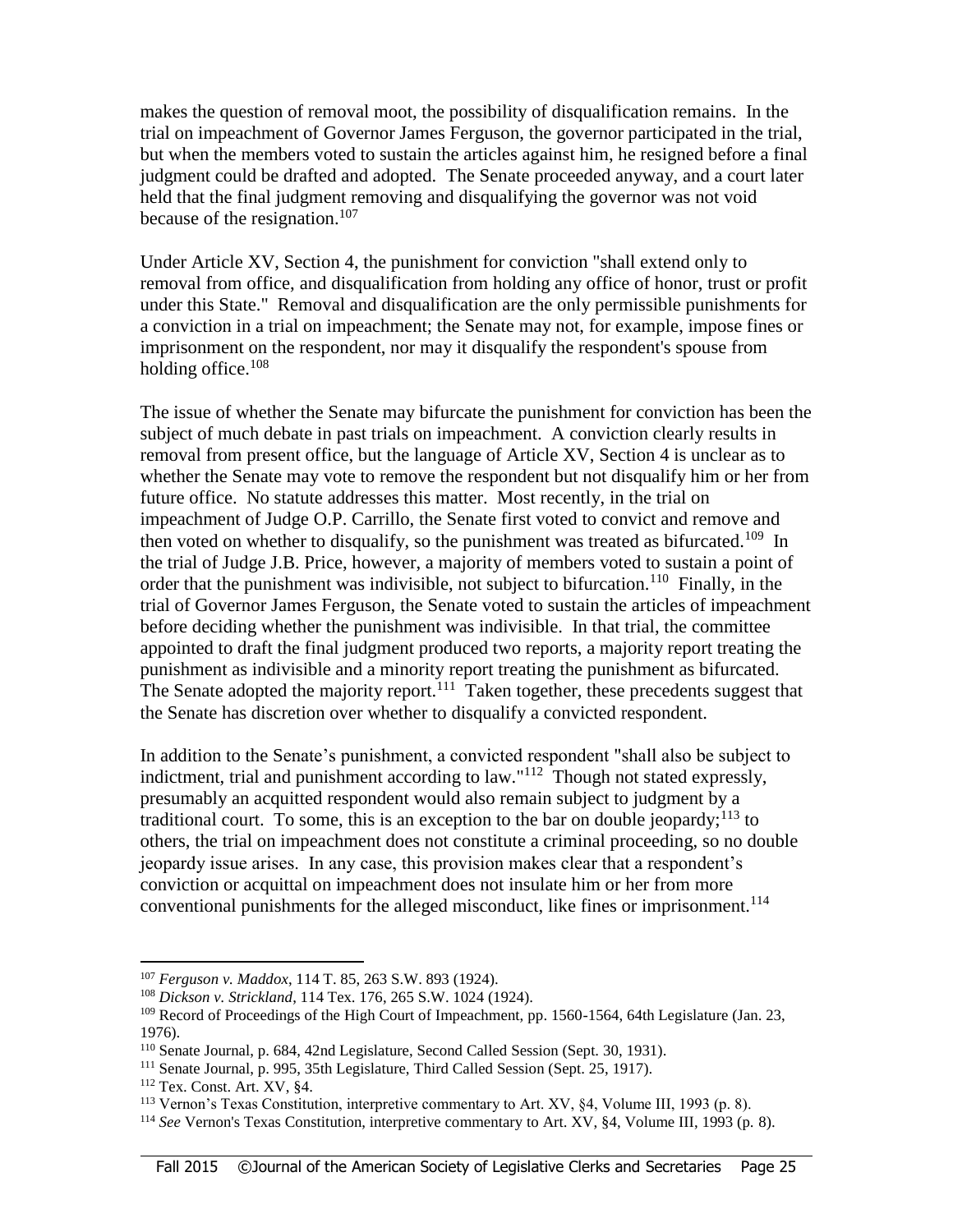The Governor may not pardon a conviction on impeachment.<sup>115</sup> Nor may the legislature modify or nullify the final judgment by subsequent  $act.<sup>116</sup>$  Once the final judgment is rendered, only the judicial branch may review or alter it.

#### *Judicial Review*

When acting as a court of impeachment, the Senate is a court of original, exclusive, and final jurisdiction.<sup>117</sup> The Senate is responsible for determining facts, assessing the credibility of witnesses, and judging the sufficiency of the charges and evidence. Within the scope of this constitutional authority, no court may question its judgment.<sup>118</sup> The Senate's determination that evidence was or was not sufficient for conviction is not subject to judicial review, nor are its findings of fact.

The result of a trial on impeachment is, however, subject to judicial review for adherence to broadly applicable constitutional principles, particularly the United States Constitution's due process clause and the Texas Constitution's due course of law clause.<sup>119</sup> The procedural requirements discussed throughout this article likely ensure that the trial easily meets these standards.

The result of a trial on impeachment is also subject to judicial review for lack of jurisdiction or for action exceeding constitutional power.<sup>120</sup> In other words, while the judiciary may not question the legislature's judgment, it may question the legislature's authority to render that judgment. For instance, a court could nullify an impeachment conviction for lack of jurisdiction if the Senate tried an official who was not subject to impeachment or who had not first been impeached by the House of Representatives. Likewise, a court could entertain a challenge for action in excess of constitutional authority if the Senate pronounced a judgment other than removal or disqualification.<sup>121</sup>

Unfortunately, principles of reviewability are easier to recite than apply, mostly because of the lack of precedent. The procedural rules of Chapter 665 are especially problematic. For instance, Section 665.023(c) requires the Senate to convene not later than the 20th day after the issuance of the proclamation calling for a trial on impeachment. If the Senate does not convene until the 21st day after the proclamation, could a court hear a convicted respondent's complaint that the Senate acted outside its jurisdiction or beyond its constitutional authority? On the one hand, the Texas Constitution requires the legislature to "provide by law" the mode of removal,  $122$  so conducting a trial on impeachment in violation of the statutes enacted pursuant to that provision would arguably violate not only the statute but also the constitution, strengthening the case for judicial review. On the other hand, many Chapter 665 provisions are simply codifications of matters typically handled by the Senate's rules of procedure, such as

<sup>115</sup> Tex. Const. Art. IV, §11(b).

<sup>116</sup> *Ferguson v. Wilcox*, 119 Tex. 280, 28 S.W.2d 526 (1930).

<sup>117</sup> *Ferguson v. Maddox*, 114 T. 85, 263 S.W. 894 (1924).

<sup>118</sup> Id., at 891.

<sup>119</sup> Tex. Att'y Gen. Op. No. GA-1057 (2014); *See* U.S. Const., Amend. XIV, §1; *See also* Tex. Const. Art. I, §19.

<sup>120</sup> *Ferguson v. Maddox*, 114 T. 85, 263 S.W. 893 (1924).

<sup>121</sup> Id.; *See Dickson v. Strickland*, 114 Tex. 176, 265 S.W. 1024 (1924).

<sup>122</sup> Tex. Const. Art. XV, §7.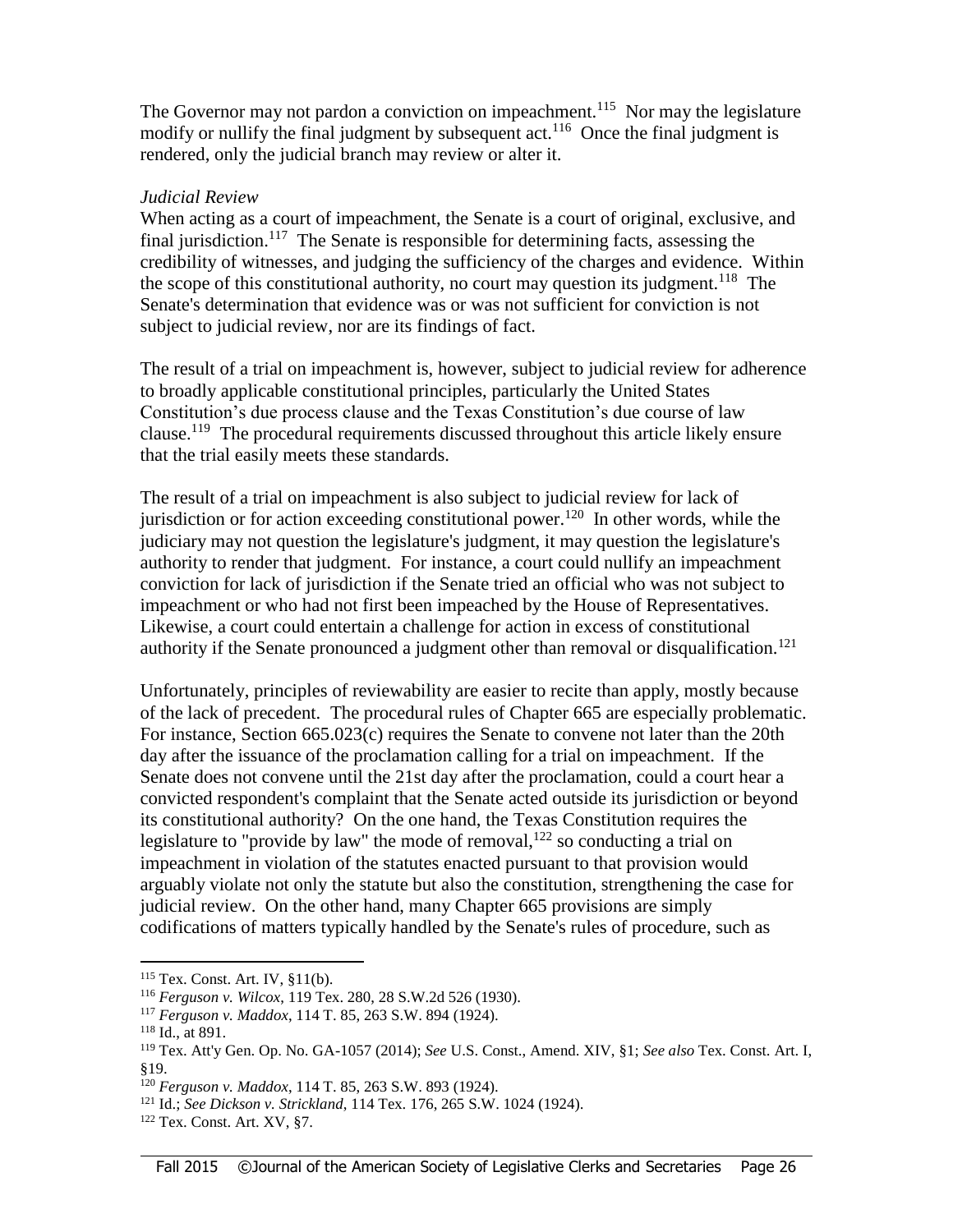attendance. Courts are deferential to legislative rules of procedure on separation of powers grounds, so perhaps procedural statutes for judicial functions would receive the same deference. Also unclear is whether and to what extent the materiality of the violation would be considered.

In sum, the scope of judicial review, like so many other aspects of the impeachment process, is unclear. There is too little precedent and only minimal constitutional and statutory instruction. Perhaps this vagueness is intentional, as it gives considerable latitude to the legislators conducting the impeachment proceeding. Regardless, in the face of uncertainty, the only safe course of action is strict adherence to precedent and compliance with the constitution and statutes.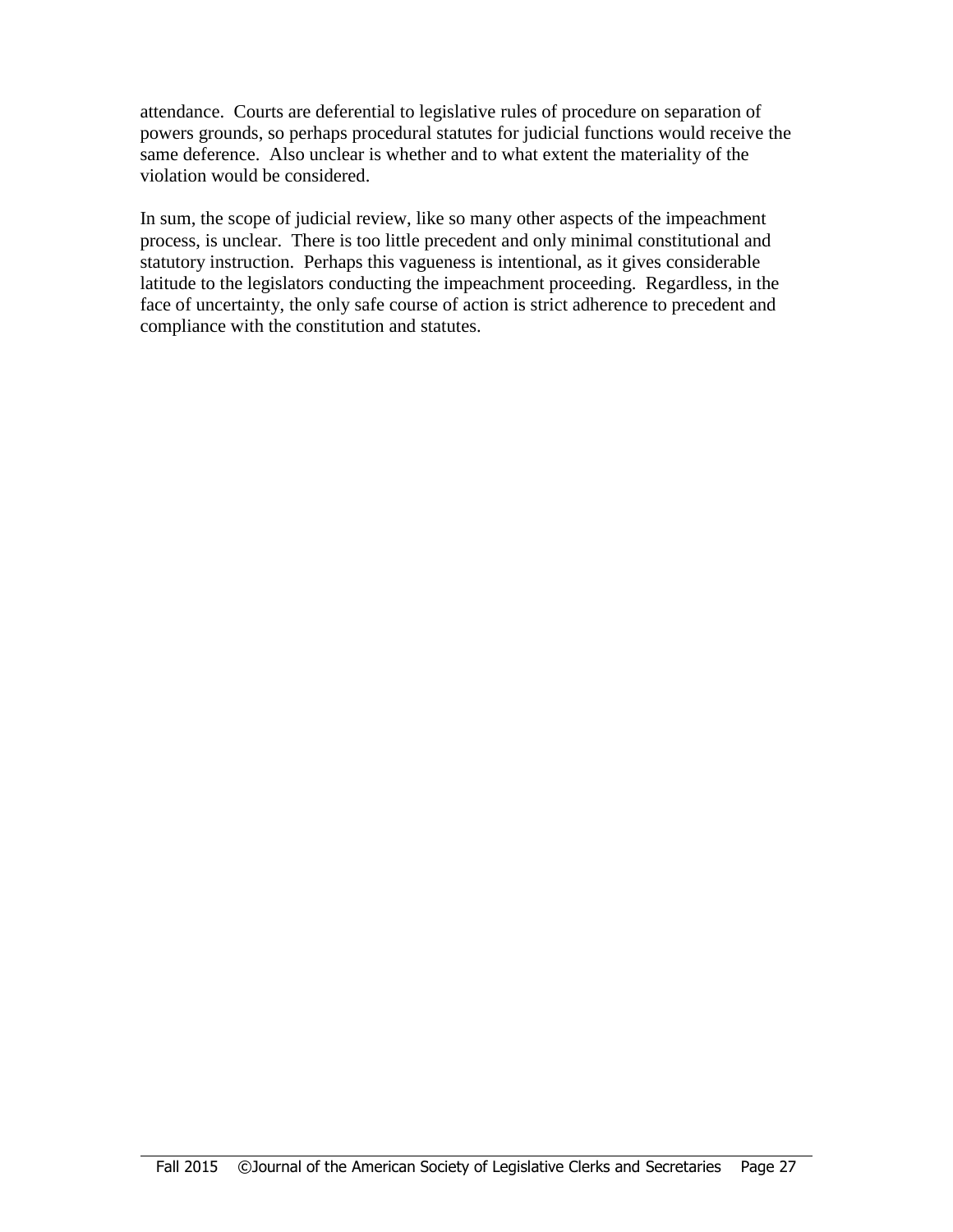#### **PROFESSIONAL JOURNAL INDEX 1995 – 2015**

## **Administration**

| Fall   | 1997 | Boulter, David E. | Strategic Planning and Performance Budgeting: A New<br>Approach to Managing Maine State Government |
|--------|------|-------------------|----------------------------------------------------------------------------------------------------|
| Spring | 2001 | Carey, Patti B.   | Understanding the Four Generations in Today's Workplace                                            |
| Spring | 2006 | Hedrick, JoAnn    | Passage of Bills and Budgets in the United States System –<br>A Small State's Perspective          |
| Spring | 2001 | Henderson, Dave   | Personnel Policies in the Legislative Environment                                                  |
| Summer | 2000 | Jones, Janet E.   | RFP: A Mission Not Impossible                                                                      |
| Spring | 1998 | Larson, David     | Legislative Oversight of Information Systems                                                       |
| Fall   | 2008 | Leete and Maser   | Helping Legislators Legislate                                                                      |
| Fall   | 2015 | Perry, Jarad      | <b>Strategic Planning with Term Limits</b>                                                         |
| Fall   | 1995 | Rudnicki, Barbara | Criticism                                                                                          |
|        |      |                   |                                                                                                    |

#### **ASLCS**

| Summer | 2000 Burdick, Edward A. | A History of ASLCS |
|--------|-------------------------|--------------------|
|        |                         |                    |

#### **Case Studies**

| Fall   | 2009 | Arp, Don, Jr.       | "An institutional ability to evaluate our own programs":<br>The Concept of Legislative Oversight and the History of<br>Performance Auditing in Nebraska, 1974-2009 |
|--------|------|---------------------|--------------------------------------------------------------------------------------------------------------------------------------------------------------------|
| Fall   | 2003 | Bailey, Mathew S.   | The Will of the People: Arizona's Legislative Process                                                                                                              |
| Summer | 2000 | Clemens and Schuler | The Ohio Joint Select Committee Process                                                                                                                            |
| Fall   | 2006 | Clemens, Laura      | Ohio Case Regarding Open Meetings and Legislative<br><b>Committees</b>                                                                                             |
| Spring | 2010 | Colvin, Ashley      | Public-Private Partnerships: Legislative Oversight of<br>Information and Technology                                                                                |
| Fall   | 2003 | Cosgrove, Thomas J. | First-Term Speakers in a Divided Government                                                                                                                        |
| Fall   | 2005 | Garrett, John       | The Balance Between Video Conferencing by the Virginia<br>General Assembly and Requirements of Virginia's Freedom<br>of Information Act                            |
| Spring | 1996 | Dwyer, John F.      | Iowa Senate's Management of Its Telephone Records Is<br><b>Upheld by State Supreme Court</b>                                                                       |
| Fall   | 2003 | Gray, LaToya        | Virginia's Judicial Selection Process                                                                                                                              |
| Fall   | 2015 | Hedges, Jeff        | Impeachment Procedure in the Texas Legislature                                                                                                                     |
| Spring | 2003 | Howe, Jerry         | Judicial Selection: An Important Process                                                                                                                           |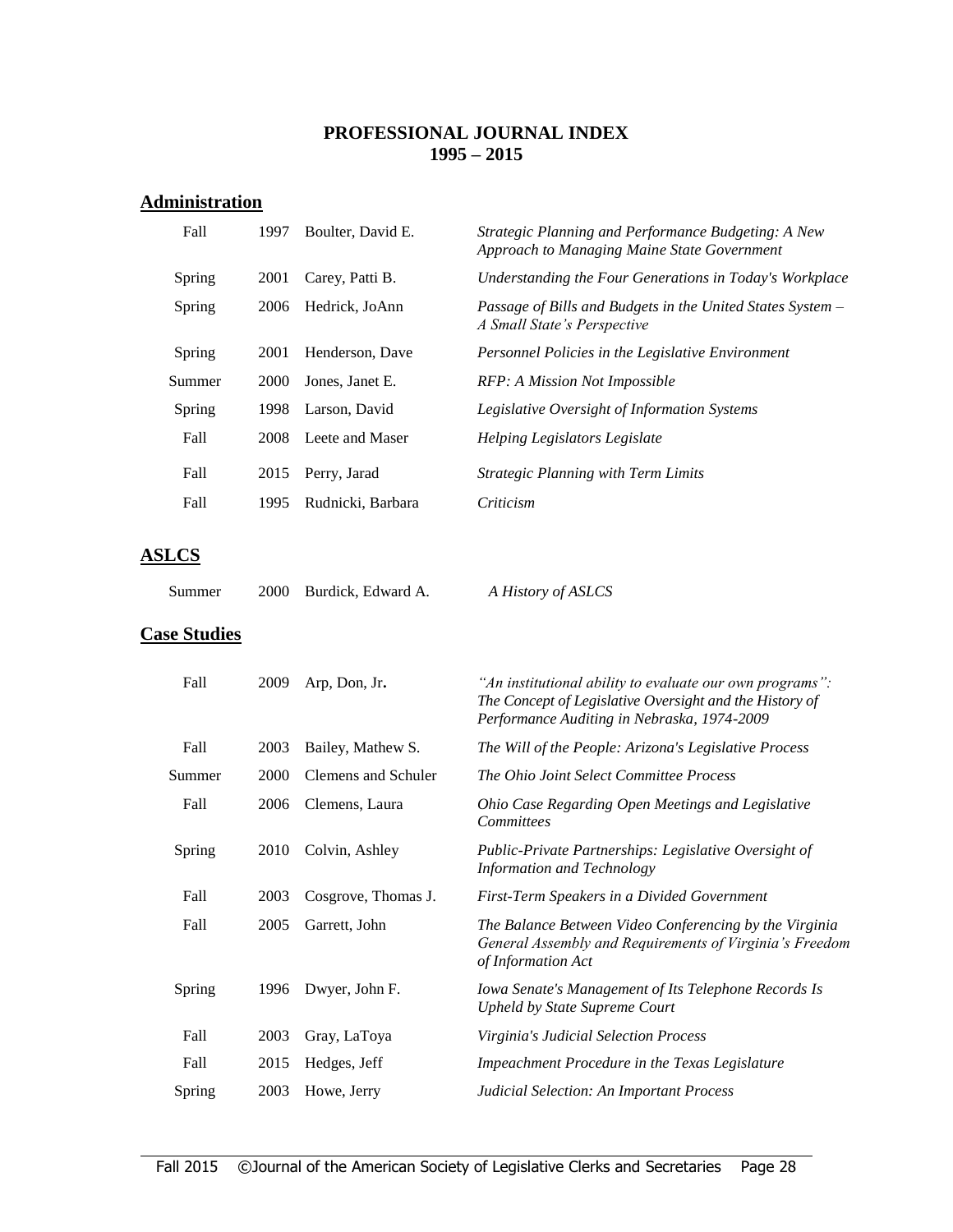| Fall   | 2002 | Jamerson, Bruce F.  | Interpreting the Rules: Speaker's Resignation Challenges                                                                                                               |
|--------|------|---------------------|------------------------------------------------------------------------------------------------------------------------------------------------------------------------|
| Fall   | 2007 | James, Steven T.    | Government by Consensus - Restrictions on Formal Business<br>in the Massachusetts Legislature Inspire Innovative Ways<br>to Govern                                     |
| Fall   | 2003 | Morales, Michelle   | I Will Survive: One Bill's Journey Through the Arizona<br>Legislature                                                                                                  |
| Fall   | 1995 | Phelps, John B.     | Publishing Procedural Rulings in the Florida House of<br>Representatives                                                                                               |
| Fall   | 2006 | Phelps, John B.     | Florida Association of Professional Lobbyists, Inc. et. al. v.<br>Division of Legislative Information Services of the Florida<br>Office of Legislative Services et. al |
| Spring | 2008 | Regan, Patrick      | The True Force of Guidance Documents in Virginia's<br>Administrative Agencies                                                                                          |
| Spring | 2009 | Rosenberg, David A. | Irony, Insanity, and Chaos                                                                                                                                             |
| Fall   | 2006 | Speer, Alfred W.    | The Establishment Clause & Legislative Session Prayer                                                                                                                  |
| Fall   | 2001 | Tedcastle, Tom      | High Noon at the Tallahassee Corral                                                                                                                                    |
| Spring | 1998 | Todd, Tom           | Nebraska's Unicameral Legislature: A Description and Some<br>Comparisons with Minnesota's Bicameral Legislature                                                        |
| Fall   | 2006 | Wattson, Peter S.   | Judging Qualifications of a Legislator                                                                                                                                 |

# **Historic Preservation**

| Fall   | 1995 Mauzy, David B.   | Restoration of the Texas Capitol                        |
|--------|------------------------|---------------------------------------------------------|
| Fall   | 2001 Wootton, James E. | Preservation and Progress at the Virginia State Capitol |
| Spring | 2008 Wootton, James E. | Restoring Jefferson's Temple to Democracy               |

# **International**

| Fall   | 2000 | Grove, Russell D.    | The Role of the Clerk in an Australian State Legislature                                                                                |
|--------|------|----------------------|-----------------------------------------------------------------------------------------------------------------------------------------|
| Fall   | 2010 | Grove, Russell D.    | How Do They Do It?<br><b>Comparative International Legislative Practices</b>                                                            |
| Fall   | 2000 | Law, K.S.            | The Role of the Clerk to the Legislative Council of the Hong<br>Kong Special Administrative Region of the People's Republic<br>of China |
| Spring | 2004 | MacMinn, E. George   | The Westminster System – Does It Work in Canada?                                                                                        |
| Spring | 2006 | Phelps, John B.      | A Consultancy in Iraq                                                                                                                   |
| Fall   | 2000 | Pretorius, Pieter    | The Role of the Secretary of a South African Provincial<br>Legislature                                                                  |
| Spring | 2002 | Schneider, Donald J. | <b>Emerging Democracies</b>                                                                                                             |
|        |      |                      |                                                                                                                                         |

## **Miscellaneous**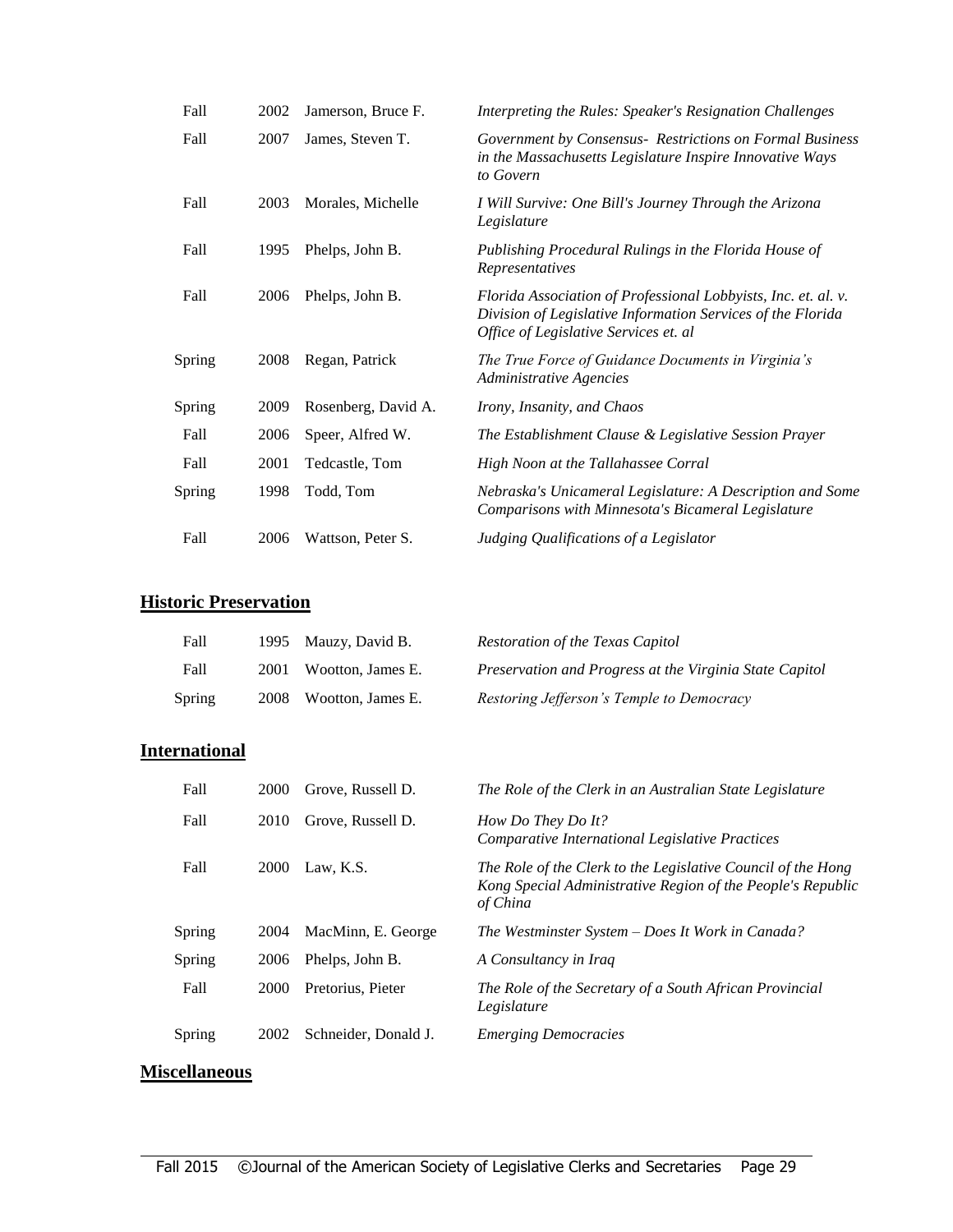| Summer         | 1999 | Arinder, Max K.       | Planning and Designing Legislatures of the Future                                                                                            |
|----------------|------|-----------------------|----------------------------------------------------------------------------------------------------------------------------------------------|
| Fall           | 2000 | Arinder, Max K.       | Back to the Future: Final Report on Planning and Designing<br>Legislatures of the Future                                                     |
| Fall           | 2013 | Crumbliss, D. Adam    | The Gergen Proposition: Initiating a Review of State Legislatures<br>to Determine Their Readiness to Lead America in the 21st Century        |
| Winter         | 2000 | Drage, Jennifer       | Initiative, Referendum, and Recall: The Process                                                                                              |
| Fall           | 2005 | Hodson, Tim           | <b>Judging Legislatures</b>                                                                                                                  |
| Fall           | 2010 | Maddrea, Scott        | Tragedy in Richmond                                                                                                                          |
| Fall           | 2006 | Miller, Steve         | Where is the Avant-Garde in Parliamentary Procedure?                                                                                         |
| Spring         | 1996 | O'Donnell, Patrick J. | A Unicameral Legislature                                                                                                                     |
| Spring         | 1998 | Pound, William T.     | The Evolution of Legislative Institutions: An Examination of<br>Recent Developments in State Legislatures and NCSL                           |
| Fall           | 2009 | Robert, Charles       | <b>Book Review of</b><br>Democracy's Privileged Few: Legislative Privilege and<br>Democratic Norms in the British and American Constitutions |
| Fall           | 2000 | Rosenthal, Alan       | A New Perspective on Representative Democracy: What<br>Legislatures Have to Do                                                               |
| Fall           | 1995 | Snow, Willis P.       | Democracy as a Decision-Making Process: A Historical<br>Perspective                                                                          |
| Fall           | 2014 | Ward, Bob             | Lessons from Abroad                                                                                                                          |
| <b>Process</b> |      |                       |                                                                                                                                              |
| Spring         | 2010 | Austin, Robert J.     | Too Much Work, Not Enough Time: A Virginia Case Study in<br>Improving the Legislative Process                                                |
| Fall           | 1996 | Burdick, Edward A.    | Committee of the Whole: What Role Does It Play in Today's<br><b>State Legislatures?</b>                                                      |
| Spring         | 2003 | Clapper, Thomas       | How State Legislatures Communicate with the Federal<br>Government                                                                            |
| Spring         | 2008 | Clemens, Laura        | Ohio's Constitutional Showdown                                                                                                               |
| Fall           | 2006 | Clift, Claire J.      | Reflections on the Impeachment of a State Officer                                                                                            |
| Fall           | 2008 | Clift, Claire J.      | <b>Three Minutes</b>                                                                                                                         |
| Spring         | 2004 | Dunlap, Matthew       | My Roommate Has a Mohawk and a Spike Collar: Legislative<br>Procedure in the Age of Term Limits                                              |
| Winter         | 2000 | Edwards, Virginia A.  | A History of Prefiling in Virginia                                                                                                           |
| Spring         | 2002 | Erickson and Barilla  | Legislative Powers to Amend a State Constitution                                                                                             |
| Spring         | 2001 | Erickson and Brown    | Sources of Parliamentary Procedure: A New Precedence<br>for Legislatures                                                                     |
| Summer         | 1999 | Erickson, Brenda      | Remote Voting in Legislatures                                                                                                                |
| Fall           | 2013 | Gehring, Matt         | Amending the State Constitution in Minnesota: An Overview<br>of the Constitutional Process                                                   |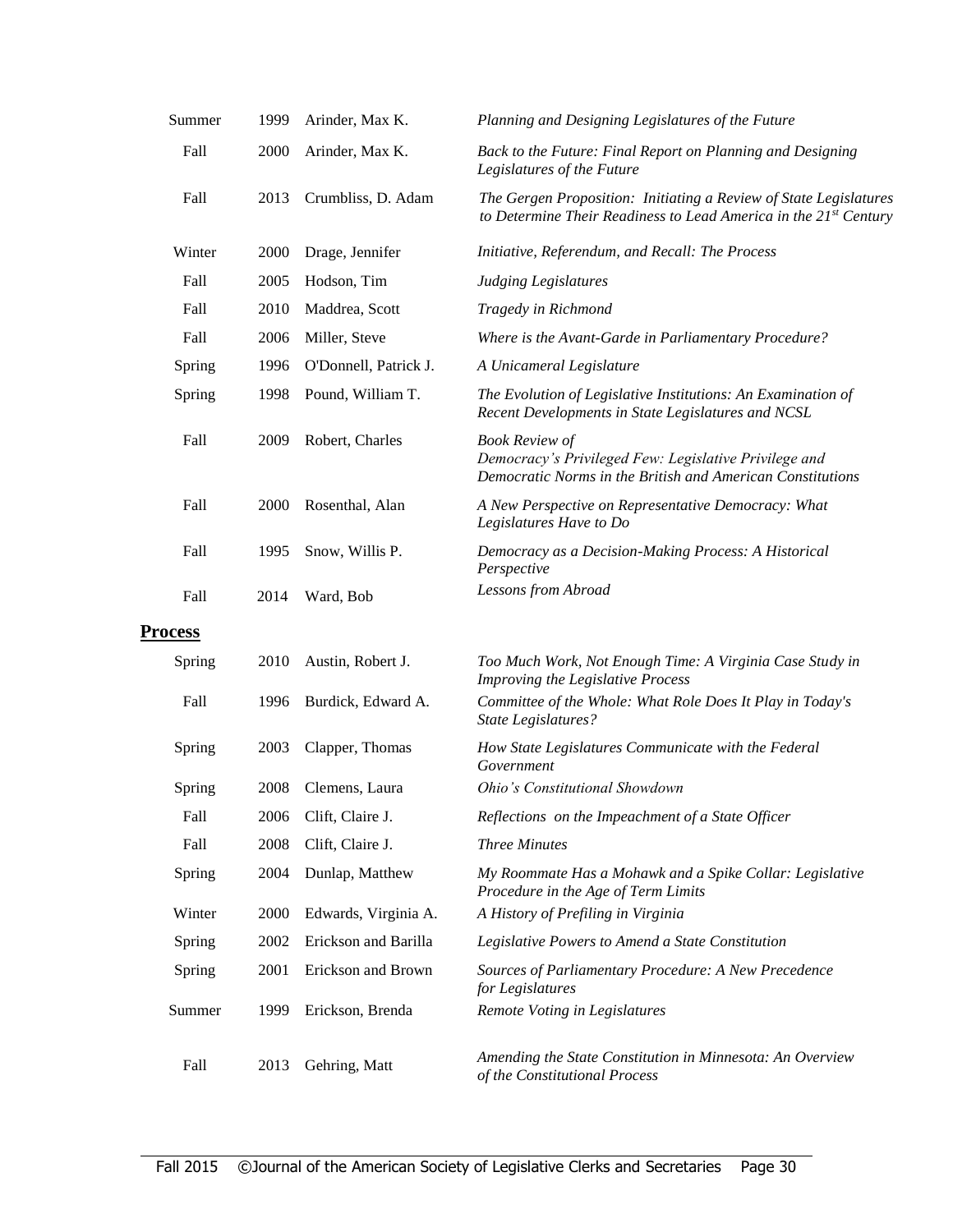| Fall         | 2010 | Gieser, Tisha       | Conducting Special Session Outside of the State Capital                                                                                                                                                                                                               |
|--------------|------|---------------------|-----------------------------------------------------------------------------------------------------------------------------------------------------------------------------------------------------------------------------------------------------------------------|
| Spring       | 2004 | James, Steven T.    | The Power of the Executive vs. Legislature $-$ Court Cases and<br><b>Parliamentary Procedure</b>                                                                                                                                                                      |
| Spring       | 1997 | Jones, Jerry G.     | Legislative Powers and Rules of Procedure: Brinkhaus v. Senate<br>of the State of Louisiana                                                                                                                                                                           |
| Spring       | 1998 | King, Betty         | Making Tradition Relevant: A History of the Mason's Manual<br>of Legislative Procedure Revision Commission                                                                                                                                                            |
| Spring       | 2010 | Kintsel, Joel G.    | Adoption of Procedural Rules by the Oklahoma House of<br>Representatives: An Examination of the Historical Origins and<br>Practical Methodology Associated with the Constitutional Right of<br>American Legislative Bodies to Adopt Rules of Legislative<br>Procedure |
| Fall         | 2002 | Maddrea, B. Scott   | Committee Restructuring Brings Positive Changes to the<br>Virginia House                                                                                                                                                                                              |
| Spring       | 2009 | Marchant, Robert J. | Legislative Rules and Operations: In Support of a Principled<br>Legislative Process                                                                                                                                                                                   |
| Fall         | 1997 | Mayo, Joseph W.     | <b>Rules Reform</b>                                                                                                                                                                                                                                                   |
| Spring       | 2011 | McComlossy, Megan   | Ethics Commissions: Representing the Public Interest                                                                                                                                                                                                                  |
| Fall         | 2014 | Miller, Ryan        | Voice Voting in the Wisconsin Legislature                                                                                                                                                                                                                             |
| Spring       | 2002 | Mina, Eli           | <b>Rules of Order versus Principles</b>                                                                                                                                                                                                                               |
| Spring       | 2011 | Morgan, Jon C.      | Cloture: Its Inception and Usage in the Alabama Senate                                                                                                                                                                                                                |
| Fall         | 2008 | Pidgeon, Norman     | Removal by Address in Massachusetts and the Action of the<br>Legislature on the Petition for the Removal of Mr. Justice Pierce                                                                                                                                        |
| Fall         | 2007 | Robert and Armitage | Perjury, Contempt and Privilege -Oh My! Coercive Powers<br>of Parliamentary Committees                                                                                                                                                                                |
| Fall         | 2015 | Smith, Paul C.      | Wielding the Gavel: the 2014 NH House Speaker's Race                                                                                                                                                                                                                  |
| Spring       | 2003 | Tucker, Harvey J.   | Legislative Logjams Reconsidered                                                                                                                                                                                                                                      |
| Fall         | 2005 | Tucker, Harvey J.   | The Use of Consent Calendars In American State Legislatures                                                                                                                                                                                                           |
| Summer       | 2000 | Vaive, Robert       | Comparing the Parliamentary System and the Congressional<br><i>System</i>                                                                                                                                                                                             |
| Fall         | 2001 | Whelan, John T.     | A New Majority Takes Its Turn At Improving the Process                                                                                                                                                                                                                |
| <b>Staff</b> |      |                     |                                                                                                                                                                                                                                                                       |
| Spring       | 2001 | Barish, Larry       | LSMI: A Unique Resource for State Legislatures                                                                                                                                                                                                                        |
| Fall         | 2001 | Best, Judi          | Legislative Internships: A Partnership with Higher Education                                                                                                                                                                                                          |
| Spring       | 1996 | Brown, Douglas G.   | The Attorney-Client Relationship and Legislative Lawyers: The<br>State Legislature as Organizational Client                                                                                                                                                           |

Fall 2002 Gallagher and Aro *Avoiding Employment-Related Liabilities: Ten Tips from the Front Lines*

Spring 2011 Galvin, Nicholas *Life Through the Eyes of a Senate Intern* Spring 2003 Geiger, Andrew *Performance Evaluations for Legislative Staff*